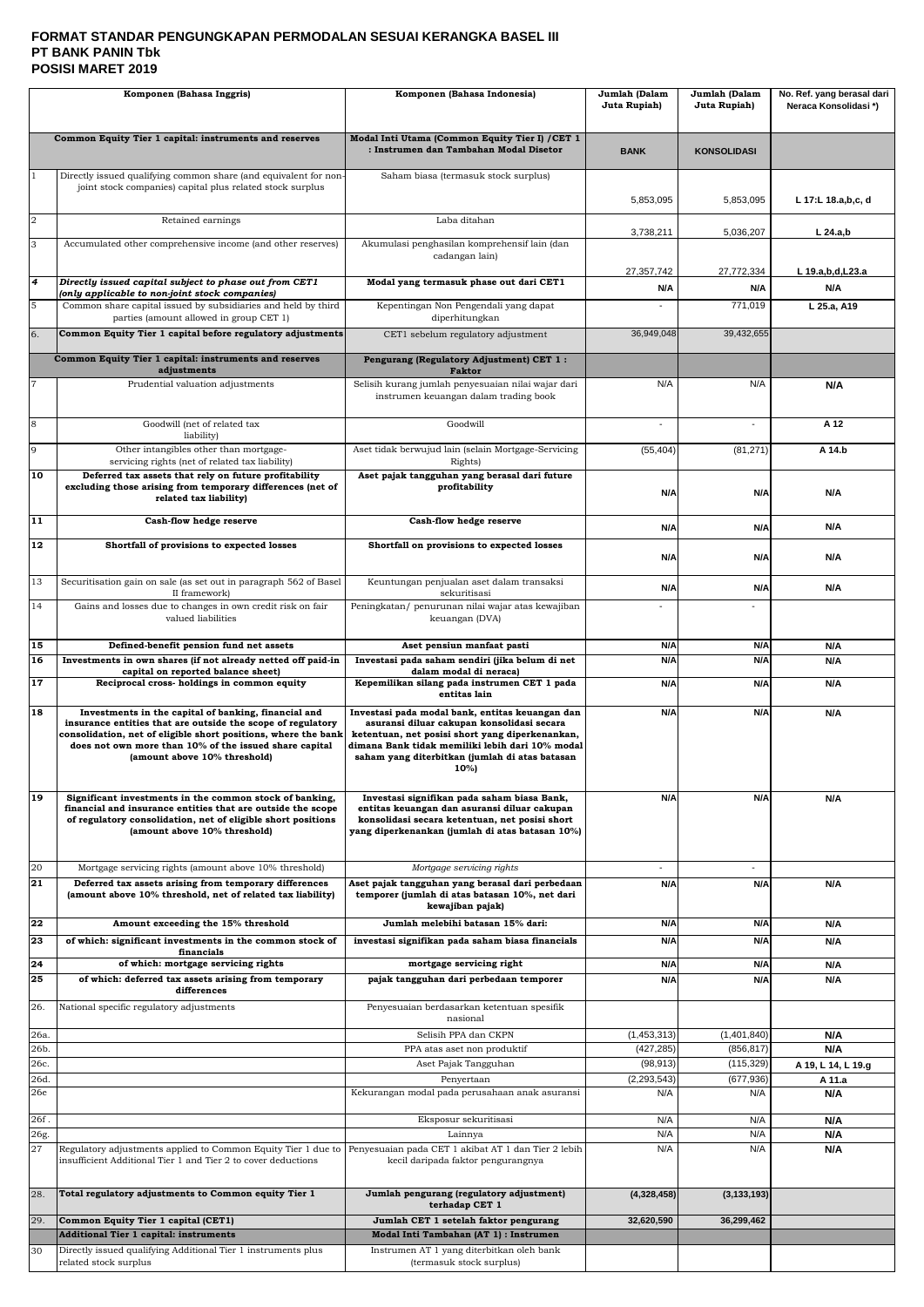### **FORMAT STANDAR PENGUNGKAPAN PERMODALAN SESUAI KERANGKA BASEL III PT BANK PANIN Tbk POSISI MARET 2019**

| Komponen (Bahasa Inggris) |                                                                                                                                                                                                                                                  | Komponen (Bahasa Indonesia)                                                                                                                                                                                | Jumlah (Dalam<br>Juta Rupiah) | Jumlah (Dalam<br>Juta Rupiah) | No. Ref. yang berasal dari<br>Neraca Konsolidasi*) |
|---------------------------|--------------------------------------------------------------------------------------------------------------------------------------------------------------------------------------------------------------------------------------------------|------------------------------------------------------------------------------------------------------------------------------------------------------------------------------------------------------------|-------------------------------|-------------------------------|----------------------------------------------------|
|                           |                                                                                                                                                                                                                                                  |                                                                                                                                                                                                            |                               |                               |                                                    |
|                           | Common Equity Tier 1 capital: instruments and reserves                                                                                                                                                                                           | Modal Inti Utama (Common Equity Tier I) / CET 1<br>: Instrumen dan Tambahan Modal Disetor                                                                                                                  | <b>BANK</b>                   | <b>KONSOLIDASI</b>            |                                                    |
| 31                        | of which: classified as equity under applicable accounting<br>standards                                                                                                                                                                          | Yang diklasifikasikan sebagai ekuitas berdasarkan<br>standar akuntansi                                                                                                                                     | N/A                           | N/A                           | N/A                                                |
| 32                        | of which: classified as liabilities under applicable accounting<br>standards                                                                                                                                                                     | Yang diklasifikasikan sebagai liabilitas berdasarkan<br>standar akuntansi                                                                                                                                  | N/A                           | N/A                           | N/A                                                |
| 33                        | Directly issued capital instruments subject to phase out<br>from Additional Tier 1                                                                                                                                                               | Modal yang termasuk phase out dari AT1                                                                                                                                                                     | N/A                           | N/A                           | N/A                                                |
| 34                        | Additional Tier 1 instruments (and CET 1 instruments not<br>included in row 5) issued by subsidiaries and held by third<br>parties (amount allowed in group AT1)                                                                                 | Instrumen AT1 yang diterbitkan oleh entitas anak<br>yang diakui dalam perhitungan KPMM secara<br>konsolidasi                                                                                               | N/A                           | N/A                           | N/A                                                |
| 35                        | of which: instruments issued by subsidiaries subject to                                                                                                                                                                                          | Instrumen yang diterbitkan entitas anak yang                                                                                                                                                               | N/A                           | N/A                           | N/A                                                |
| 36                        | phase out<br>Additional Tier 1 capital before regulatory adjustments                                                                                                                                                                             | termasuk phase out<br>Jumlah AT 1 sebelum regulatory adjustment                                                                                                                                            |                               |                               |                                                    |
|                           | Additional Tier 1 capital: regulatory adjustments                                                                                                                                                                                                | <b>Modal Inti Tambahan: Faktor Pengurang</b>                                                                                                                                                               |                               |                               |                                                    |
| 37                        | <b>Investments in own Additional Tier 1</b>                                                                                                                                                                                                      | (Regulatory Adjustment)<br>Investasi pada instrumen AT1 sendiri                                                                                                                                            | N/A                           | N/A                           | N/A                                                |
| 38                        | instruments<br>Reciprocal cross-holdings in Additional Tier 1 instruments                                                                                                                                                                        | Kepemilikan silang pada instrumen AT 1 pada                                                                                                                                                                | N/A                           | N/A                           | N/A                                                |
| 39                        | Investments in the capital of Banking, financial and                                                                                                                                                                                             | entitas lain<br>Investasi pada modal bank, entitas keuangan dan                                                                                                                                            | N/A                           | N/A                           | N/A                                                |
|                           | insurance entities that are outside the scope of regulatory<br>consolidation, net of eligible short positions, where the bank                                                                                                                    | asuransi diluar cakupan konsolidasi secara<br>ketentuan, net posisi short yang diperkenankan,                                                                                                              |                               |                               |                                                    |
|                           | does not own more than 10% of the issued common share<br>capital of the entity (amount above 10% threshold)                                                                                                                                      | dimana Bank tidak memiliki lebih dari 10% modal<br>saham yang diterbitkan (jumlah di atas batasan<br>10%)                                                                                                  |                               |                               |                                                    |
| 40                        | Significant investments in the capital of banking, financial<br>and insurance entities that are outside the scope of<br>regulatory consolidation (net of eligible short positions)                                                               | Investasi signifikan pada modal Bank, entitas<br>keuangan dan asuransi di luar cakupan<br>konsolidasi secara ketentuan (net posisi short<br>yang diperkenankan)                                            | N/A                           | N/A                           | N/A                                                |
| 41                        | National specific regulatory adjustments                                                                                                                                                                                                         | Penyesuaian berdasarkan ketentuan spesifik<br>nasional                                                                                                                                                     |                               |                               |                                                    |
| 41 a.                     |                                                                                                                                                                                                                                                  | Penempatan dana pada instrumen AT 1 pada Bank                                                                                                                                                              | N/A                           | N/A                           | N/A                                                |
| 42                        | Regulatory adjustments applied to Additional Tier 1 due to                                                                                                                                                                                       | lain<br>Penyesuaian pada AT 1 akibat Tier 2 lebih kecil                                                                                                                                                    | N/A                           | N/A                           | N/A                                                |
| 43.                       | insufficient Tier 2 to cover deductions<br>Total regulatory adjustments to Additional Tier 1 capital                                                                                                                                             | daripada faktor pengurangnya<br>Jumlah faktor pengurang (regulatory adjustment)                                                                                                                            |                               |                               |                                                    |
|                           |                                                                                                                                                                                                                                                  | terhadap AT1                                                                                                                                                                                               |                               |                               |                                                    |
| 44.<br>45.                | <b>Additional Tier 1 capital (AT1)</b><br>Tier 1 capital $(T1 = CET1 + AT1)$                                                                                                                                                                     | Jumlah AT 1 setelah faktor pengurang<br>Jumlah Modal Inti (Tier 1)                                                                                                                                         | 32,620,590                    | 36,299,462                    |                                                    |
|                           | Tier 2 capital: instruments and provisions                                                                                                                                                                                                       | $(CET1 + AT1)$<br>Modal Pelengkap (Tier 2) : Instumen dan cadangan                                                                                                                                         |                               |                               |                                                    |
|                           |                                                                                                                                                                                                                                                  |                                                                                                                                                                                                            |                               |                               |                                                    |
| 46                        | Directly issued qualifying Tier 2 instruments plus related stock<br>surplus                                                                                                                                                                      | Instrumen T2 yang diterbitkan oleh bank (plus<br>related stock surplus)                                                                                                                                    | 4,087,000                     | 4,087,000                     | L 11.b                                             |
|                           | 47 Directly issued capital instruments subject to phase out<br>from Tier 2                                                                                                                                                                       | Modal yang termasuk phase out dari Tier 2                                                                                                                                                                  | N/A                           | N/A                           | N/A                                                |
| 48                        | Tier 2 instruments (and CET1 and AT1 instruments not included<br>in rows 5 or 34) issued by subsidiaries and held by third parties<br>(amount allowed in group Tier 2)                                                                           | Instrumen Tier2 yang diterbitkan oleh entitas anak<br>yang diakui dalam perhitungan KPMM secara<br>konsolidasi                                                                                             |                               | $\sim$                        |                                                    |
| 49                        | of which: instruments issued by subsidiaries subject to<br>phase out                                                                                                                                                                             | Modal yang diterbitkan entitas anak yang<br>termasuk phase out                                                                                                                                             | N/A                           | N/A                           | N/A                                                |
| 50                        | Provisions                                                                                                                                                                                                                                       | cadangan umum PPA atas aset produktif yang wajib<br>dihitung dengan jumlah paling tinggi sebesar 1,25%<br>dari ATMR untuk Risiko Kredit                                                                    | 1,325,927                     | 1,479,859                     | N/A                                                |
| 51.                       | Tier 2 capital before regulatory adjustments                                                                                                                                                                                                     | Jumlah Modal Pelengkap (Tier 2) sebelum faktor<br>pengurang                                                                                                                                                | 5,412,927                     | 5,566,859                     |                                                    |
|                           | Tier 2 capital: regulatory adjustments                                                                                                                                                                                                           | Modal Pelengkap (Tier 2) : Faktor Pengurang<br>(Regulatory Adjustment)                                                                                                                                     |                               |                               |                                                    |
| 52                        | Investments in own Tier 2 instruments                                                                                                                                                                                                            | Investasi pada instrumen Tier 2 sendiri                                                                                                                                                                    | N/A                           | N/A                           | N/A                                                |
| 53                        | Reciprocal cross-holdings in Tier 2 instruments                                                                                                                                                                                                  | Kepemilikan silang pada instrumen Tier 2 pada<br>entitas lain                                                                                                                                              | N/A                           | N/A                           | N/A                                                |
| 54                        | Investments in the capital of banking, financial and                                                                                                                                                                                             | Investasi pada modal bank, entitas keuangan dan                                                                                                                                                            | N/A                           | N/A                           | N/A                                                |
|                           | insurance entities that are outside the scope of regulatory<br>consolidation, net of eligible short positions, where the bank<br>does not own more than 10% of the issued common share<br>capital of the entity (amount above the 10% threshold) | asuransi diluar cakupan konsolidasi secara<br>ketentuan, net posisi short yang diperkenankan,<br>dimana Bank tidak memiliki lebih dari 10% modal<br>saham yang diterbitkan (jumlah di atas batasan<br>10%) |                               |                               |                                                    |
| 55                        | Significant investments in the capital banking, financial and<br>insurance entities that are outside the scope of regulatory<br>consolidation (net of eligible short positions)                                                                  | Investasi signifikan pada modal Bank, entitas<br>keuangan dan asuransi di luar cakupan<br>konsolidasi secara ketentuan (net posisi short<br>yang diperkenankan)                                            | N/A                           | N/A                           | N/A                                                |
| 56                        | National specific regulatory adjustments                                                                                                                                                                                                         | Penyesuaian berdasarkan ketentuan spesifik<br>nasional                                                                                                                                                     |                               |                               |                                                    |
| 56 a                      |                                                                                                                                                                                                                                                  | Sinking fund                                                                                                                                                                                               |                               |                               |                                                    |
| 56 b.                     |                                                                                                                                                                                                                                                  | Penempatan dana pada instrumen Tier 2 pada Bank<br>lain                                                                                                                                                    |                               | (10, 322)                     | A.5.a.1, b.1, c.1                                  |
| 57.                       | Total regulatory adjustments to Tier 2 capital                                                                                                                                                                                                   | Jumlah faktor pengurang (regulatory adjustment)<br><b>Modal Pelengkap</b>                                                                                                                                  |                               | (10, 322)                     |                                                    |
| 58.                       | Tier 2 capital (T2)                                                                                                                                                                                                                              | Jumlah Modal Pelengkap (T2) setelah<br>regulatory adjustment                                                                                                                                               | 5,412,927                     | 5,556,537                     |                                                    |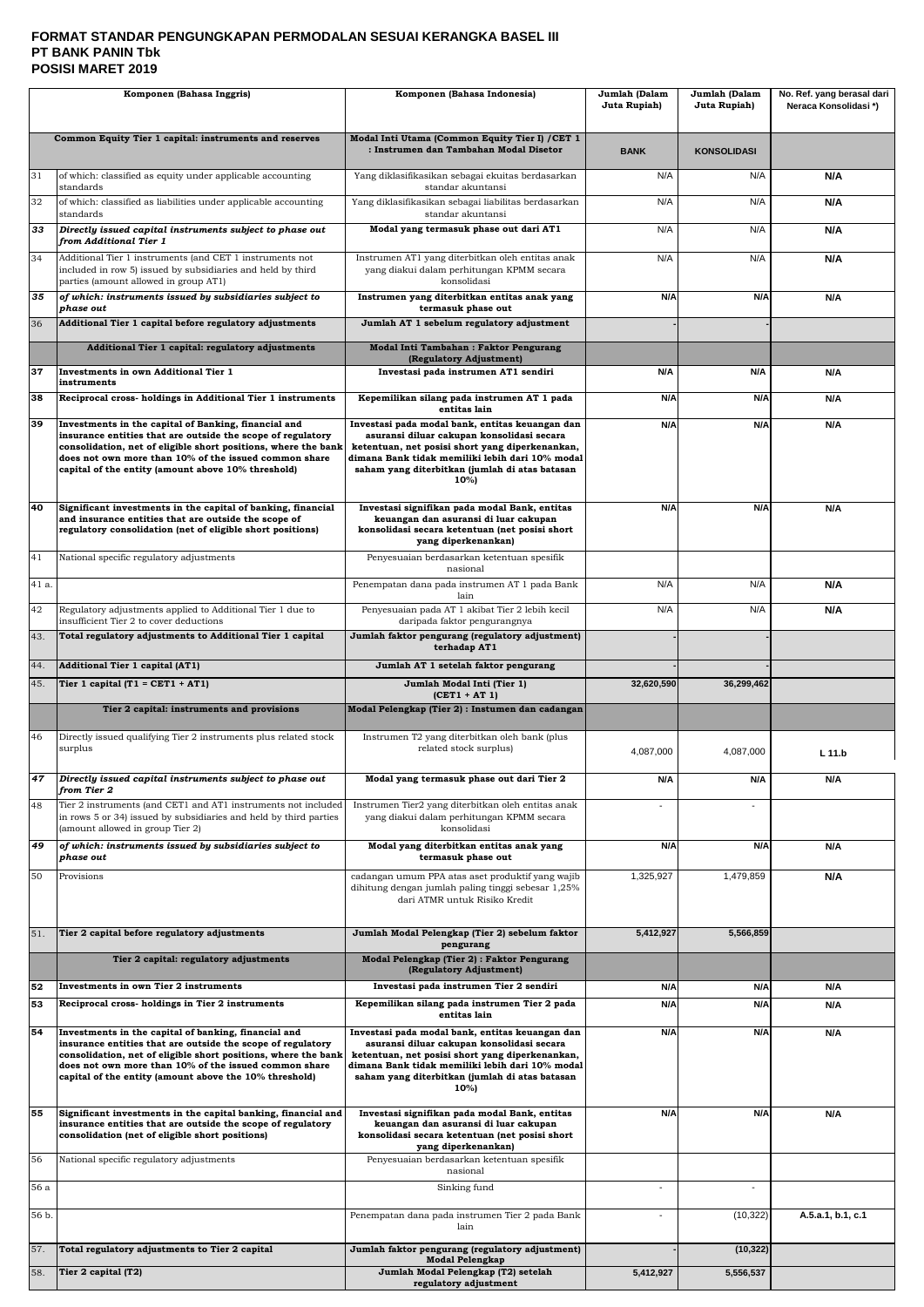### **FORMAT STANDAR PENGUNGKAPAN PERMODALAN SESUAI KERANGKA BASEL III PT BANK PANIN Tbk POSISI MARET 2019**

|           | Komponen (Bahasa Inggris)                                                                                                                                                                                                              | Komponen (Bahasa Indonesia)                                                                                                  |                 | Jumlah (Dalam<br>Juta Rupiah) | No. Ref. yang berasal dari<br>Neraca Konsolidasi*) |
|-----------|----------------------------------------------------------------------------------------------------------------------------------------------------------------------------------------------------------------------------------------|------------------------------------------------------------------------------------------------------------------------------|-----------------|-------------------------------|----------------------------------------------------|
|           | Common Equity Tier 1 capital: instruments and reserves                                                                                                                                                                                 | Modal Inti Utama (Common Equity Tier I) / CET 1<br>: Instrumen dan Tambahan Modal Disetor                                    | <b>BANK</b>     | <b>KONSOLIDASI</b>            |                                                    |
| 59.       | Total capital (TC = $T1 + T2$ )                                                                                                                                                                                                        | Total Modal (Modal Inti + Modal Pelengkap)                                                                                   | 38,033,517      | 41,855,999                    |                                                    |
| 60.       | Total risk weighted assets                                                                                                                                                                                                             | <b>Total Aset Tertimbang Menurut Risiko (ATMR)</b>                                                                           | 159,233,917     | 177,780,435                   |                                                    |
|           | <b>Capital ratios and buffers</b>                                                                                                                                                                                                      | Rasio Kecukupan Pemenuhan<br>Modal Minimum (KPMM) dan Tambahan Modal<br>(Capital Buffer)                                     |                 |                               |                                                    |
| 61.       | Common Equity Tier 1 (as a percentage of risk weighted assets)                                                                                                                                                                         | Rasio Modal Inti Utama (CET1) - prosentase terhadap<br>ATMR                                                                  | 20.49%          | 20.42%                        |                                                    |
| 62.       | Tier 1 (as a percentage of risk weighted assets)                                                                                                                                                                                       | Rasio Modal Inti (Tier 1) – prosentase terhadap ATMR                                                                         | 20.49%          | 20.42%                        |                                                    |
| 63.       | Total capital (as a percentage of risk weighted assets)                                                                                                                                                                                | Rasio Total Modal - prosentase terhadap ATMR                                                                                 | 23.89%          | 23.54%                        |                                                    |
| 64.       | Institution specific buffer requirement (minimum CET1<br>requirement plus capital conservation buffer plus countercyclical<br>buffer requirements plus G-SIB buffer requirement, expressed as<br>a percentage of risk weighted assets) | Tambahan modal (buffer) - prosentase terhadap<br><b>AMTR</b>                                                                 | 8.000%          | 8.000%                        |                                                    |
| 65        | of which: capital conservation<br>buffer requirement                                                                                                                                                                                   | Capital Conservation Buffer                                                                                                  | 2.500%          | 2.500%                        |                                                    |
| 66        | of which: bank specific countercyclical buffer requirement                                                                                                                                                                             | Countercyclical Buffer                                                                                                       | 0.00%           | 0.00%                         |                                                    |
| 67<br>68. | of which: G-SIB buffer requirement<br>Common Equity Tier 1 available to meet buffers (as a percentage                                                                                                                                  | Capital Surcharge untuk D-SIB<br>Modal Inti Utama (CET 1) yang tersedia untuk                                                | 1.00%<br>14.49% | 1.00%<br>14.26%               |                                                    |
|           | of risk weighted assets)                                                                                                                                                                                                               | memenuhi Tambahan Modal (Buffer) - prosentase<br>terhadap ATMR                                                               |                 |                               |                                                    |
|           | <b>National minimal</b><br>(if different from<br>Basel 3)                                                                                                                                                                              | <b>National minimal</b><br>(if different from<br>Basel 3)                                                                    |                 |                               |                                                    |
| 69        | National Common Equity Tier 1 minimum ratio (if different<br>from Basel 3 minimum)                                                                                                                                                     | Rasio terendah CET 1 nasional (jika berbeda<br>dengan Basel 3)                                                               | N/A             | N/A                           | N/A                                                |
| 70        | National Tier 1 minimum ratio (if different from Basel 3<br>minimum)                                                                                                                                                                   | Rasio terendah Tier 1 nasional (jika berbeda<br>dengan Basel 3)                                                              | N/A             | N/A                           | N/A                                                |
| 71        | National total capital minimum ratio (if different from Basel<br>3 minimum)                                                                                                                                                            | Rasio terendah total modal nasional (jika berbeda<br>dengan Basel 3)                                                         | N/A             | N/A                           | N/A                                                |
|           | Amounts below the thresholds for deduction (before risk<br>weighting)                                                                                                                                                                  | Jumlah di bawah batasan pengurangan (sebelum<br>pembobotan risiko)                                                           |                 |                               |                                                    |
| 72        | Non-significant investments in the capital of other<br>financials                                                                                                                                                                      | Investasi non- signifikan pada modal entitas<br>keuangan lain                                                                | N/A             | N/A                           | N/A                                                |
| 73        | Significant investments in the common stock of financials                                                                                                                                                                              | Investasi signifikan pada saham biasa entitas<br>keuangan                                                                    | N/A             | N/A                           | N/A                                                |
| 74        | Mortgage servicing rights (net of related tax liability)                                                                                                                                                                               | Mortgage servicing rights (net dari kewajiban<br>pajak)                                                                      | N/A             | N/A                           | N/A                                                |
| 75        | Deferred tax assets arising from temporary differences (net<br>of related tax liability)                                                                                                                                               | Aset pajak tangguhan yang berasal dari perbedaan<br>temporer (net dari kewajiban pajak)                                      | N/A             | N/A                           | N/A                                                |
|           | Applicable caps on the inclusion of provisions in Tier 2                                                                                                                                                                               | Cap yang dikenakan untuk provisi pada Tier 2                                                                                 |                 |                               |                                                    |
| 76        | Provisions eligible for inclusion in Tier 2 in respect of<br>exposures subject to standardised approach (prior to<br>application of cap)                                                                                               | Provisi yang dapat diakui sebagai Tier 2 sesuai<br>dengan eksposur berdasarkan pendekatan standar<br>(sebelum dikenakan cap) | N/A             | N/A                           | N/A                                                |
| 77        | Cap on inclusion of provisions in Tier 2 under standardised<br>approach                                                                                                                                                                | Cap atas provisi yang diakui sebagai Tier 2<br>berdasarkan pendekatan st andar                                               | N/A             | N/A                           | N/A                                                |
| 78        | Provisions eligible for inclusion in Tier 2 in respect of<br>exposures subject to standardised approach (prior to<br>application of cap)                                                                                               | Provisi yang dapat diakui sebagai Tier 2 sesuai<br>dengan eksposur berdasarkan pendekatan IRB<br>(sebelum dikenakan cap)     | N/A             | N/A                           | N/A                                                |
| 79        | Cap for inclusion of provisions in Tier 2 under internal<br>ratings- based approach                                                                                                                                                    | Cap atas provisi yang diakui sebagai Tier 2<br>berdasarkan pendekatan IRB                                                    | N/A             | N/A                           | N/A                                                |
|           | Capital instruments subject to phase-out arrangements (only Instrumen Modal yang termasuk phase out (hanya<br>applicable between 1 Jan 2018 and 1 Jan 2022)                                                                            | berlaku antara 1 Jan 2018 s.d. 1 Jan 2022)                                                                                   |                 |                               |                                                    |
| 80        | Current cap on CET1 instruments subject to phase out<br>arrangements                                                                                                                                                                   | Cap pada CET 1 yang temasuk phase out                                                                                        | N/A             | N/A                           | N/A                                                |
| 81        | Amount excluded from CET1 due to cap (excess over cap<br>after redemptions and maturities)                                                                                                                                             | Jumlah yang dikecualikan dari CET1 karena<br>adanya cap (kelebihan di atas cap setelah<br>redemptions dan maturities)        | N/A             | N/A                           | N/A                                                |
| 82        | Current cap on AT1 instruments subject to phase out<br>arrangements                                                                                                                                                                    | Cap pada AT1 yang temasuk phase out                                                                                          | N/A             | N/A                           | N/A                                                |
| 83        | Amount excluded from AT1 due to cap (excess over cap after<br>redemptions and maturities)                                                                                                                                              | Jumlah yang dikecualikan dari AT1 karena<br>adanya cap (kelebihan di atas cap setelah<br>redemptions dan maturities)         | N/A             | N/A                           | N/A                                                |
| 84        | Current cap on T2 instruments subject to phase out<br>arrangements                                                                                                                                                                     | Cap pada Tier2 yang temasuk phase out                                                                                        | N/A             | N/A                           | N/A                                                |
| 85        | Amount excluded from T2 due to cap (excess over cap after<br>redemptions and maturities)                                                                                                                                               | Jumlah yang dikecualikan dari Tier2 karena<br>adanya cap (kelebihan di atas cap setelah<br>redemptions dan maturities)       | N/A             | N/A                           | N/A                                                |

Keterangan: A = Aset L = Liabilitas LR = Laba Rugi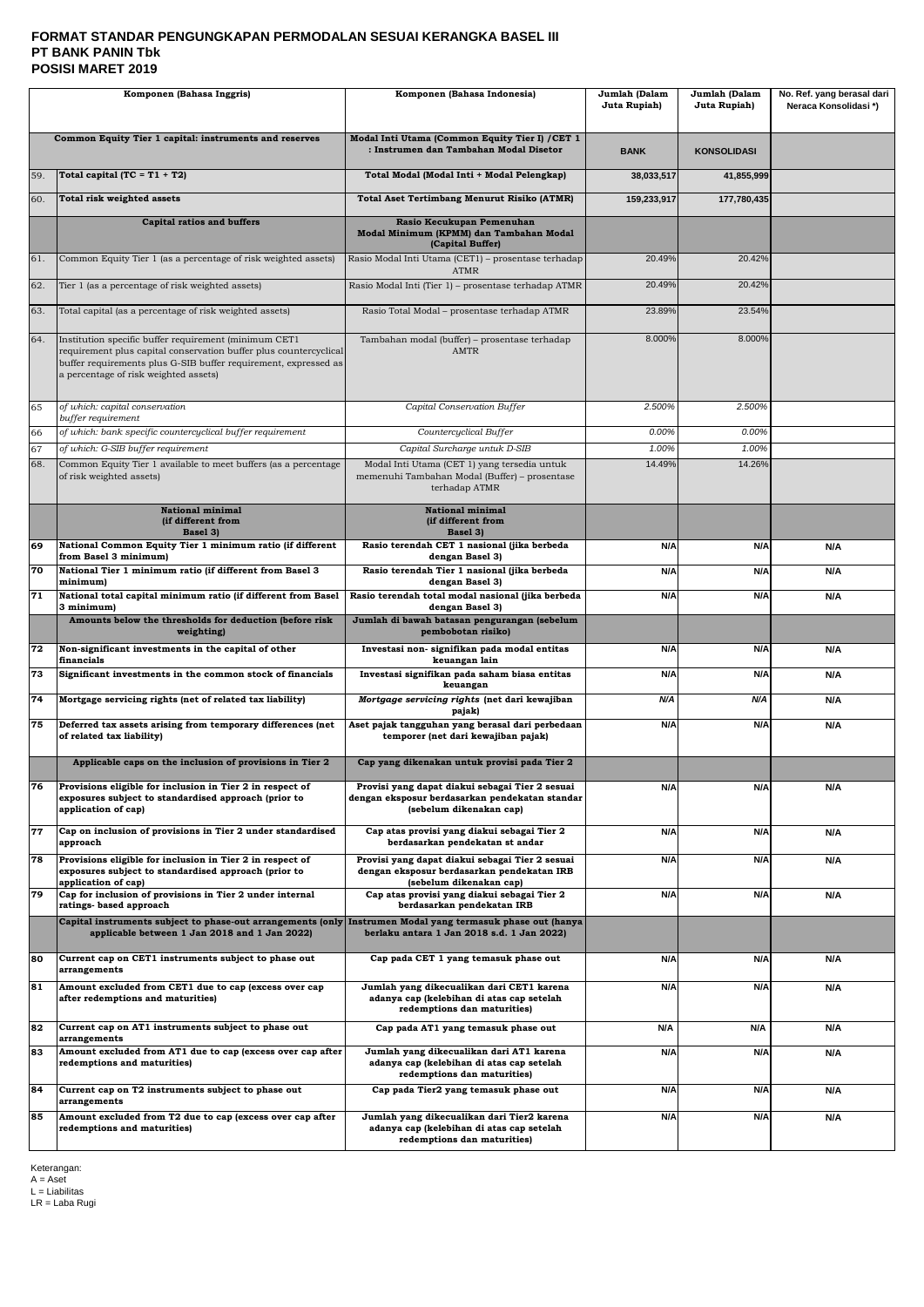## **REKONSILIASI PERMODALAN PT BANK PANIN Tbk POSISI MARET 2019**

## **(Dalam Juta Rupiah)**

|     |                                                                              |                          | <b>BANK</b>                                                                                   |              |                          | <b>KONSOLIDASI</b>                                                                        |              |
|-----|------------------------------------------------------------------------------|--------------------------|-----------------------------------------------------------------------------------------------|--------------|--------------------------|-------------------------------------------------------------------------------------------|--------------|
|     |                                                                              | Neraca Publikasi         | Neraca Konsolidasian dengan<br>cakupan konsolidasi<br>berdasarkan ketentuan kehati-<br>hatian | No Referensi | Neraca Publikasi         | Neraca Konsolidasian dengan<br>cakupan konsolidasi berdasarkan<br>ketentuan kehati-hatian | No Referensi |
| No. | POS-POS                                                                      |                          |                                                                                               |              |                          |                                                                                           |              |
|     |                                                                              | <b>MARET 2019</b>        | <b>MARET 2019</b>                                                                             |              | <b>MARET 2019</b>        | <b>MARET 2019</b>                                                                         |              |
|     | <b>ASET</b>                                                                  |                          |                                                                                               |              |                          |                                                                                           |              |
|     |                                                                              |                          |                                                                                               |              |                          |                                                                                           |              |
| 1.  | Kas                                                                          | 1,080,521                | 1,080,521                                                                                     |              | 1,100,871                | 1,100,871                                                                                 |              |
| 2.  | Penempatan pada Bank Indonesia                                               | 10,108,227               | 10,108,227                                                                                    |              | 10,492,214               | 10,492,214                                                                                |              |
| 3.  | Penempatan pada bank lain                                                    | 3,228,811                | 3,228,811                                                                                     |              | 3,244,765                | 3,244,765                                                                                 |              |
| 4.  | Tagihan spot dan derivatif                                                   | 31,122                   | 31,122                                                                                        |              | 31,122                   | 31,122                                                                                    |              |
| 5.  | Surat berharga                                                               |                          |                                                                                               |              |                          |                                                                                           |              |
|     | a. Diukur pada nilai wajar melalui laporan laba/rugi<br>a.1 subordinasi bank | 1,620,618                |                                                                                               |              | 1,621,107                |                                                                                           |              |
|     |                                                                              |                          |                                                                                               | A 5.a,1      |                          | 10,322                                                                                    | A 5.a,1      |
|     | a.2 selain subordinasi bank                                                  |                          | 1,620,618                                                                                     |              |                          | 1,610,785                                                                                 |              |
|     | b. Tersedia untuk dijual                                                     | 2,266,575                |                                                                                               | A 5.b,1      | 2,221,630                |                                                                                           | A 5.b,1      |
|     | b.1 subordinasi bank<br>b.2 selain subordinasi bank                          |                          | 2,266,575                                                                                     |              |                          | 2,221,630                                                                                 |              |
|     | c. Dimiliki hingga jatuh tempo                                               | 10,381,634               |                                                                                               |              | 11,304,167               |                                                                                           |              |
|     | c.1 subordinasi bank                                                         |                          |                                                                                               | A 5.c,1      |                          |                                                                                           | A 5.c,1      |
|     | c.2 selain subordinasi bank                                                  |                          | 10,381,634                                                                                    |              |                          | 11,304,167                                                                                |              |
|     | d. Pinjaman yang diberikan dan piutang                                       | $\overline{\phantom{a}}$ |                                                                                               |              |                          |                                                                                           |              |
| 6.  | Surat berharga yang dijual dengan janji dibeli kembali (repo)                |                          |                                                                                               |              |                          |                                                                                           |              |
| 7.  | Tagihan atas surat berharga yang dibeli dengan janji                         |                          |                                                                                               |              |                          |                                                                                           |              |
|     | dijual kembali (reverse repo)                                                | 13,380,666               | 13,380,666                                                                                    |              | 13,380,666               | 13,380,666                                                                                |              |
| 8.  | Tagihan akseptasi                                                            | 2,488,805                | 2,488,805                                                                                     |              | 2,488,805                | 2,488,805                                                                                 |              |
| 9.  | Kredit                                                                       |                          |                                                                                               |              |                          |                                                                                           |              |
|     | a. Diukur pada nilai wajar melalui laporan laba/rugi                         |                          |                                                                                               |              |                          |                                                                                           |              |
|     | b. Tersedia untuk dijual                                                     |                          |                                                                                               |              |                          |                                                                                           |              |
|     | c. Dimiliki hingga jatuh tempo                                               |                          |                                                                                               |              |                          |                                                                                           |              |
|     | d. Pinjaman yang diberikan dan piutang                                       | 137,075,803              | 137,075,803                                                                                   |              | 153,152,820              | 153,152,820                                                                               |              |
| 10. | Pembiayaan syariah                                                           |                          |                                                                                               |              |                          |                                                                                           |              |
| 11. | Penyertaan                                                                   | 2,311,458                |                                                                                               |              | 695,851                  |                                                                                           |              |
|     | a. Penyertaan sebagai pengurang Modal                                        |                          | 2,293,543                                                                                     | A 11.a       |                          | 677,936                                                                                   | A 11.a       |
|     | b. Pemyertaan bukan sebagai pengurang Modal                                  |                          | 17,915                                                                                        |              |                          | 17,915                                                                                    |              |
| 12. | Goodwill                                                                     | ÷,                       |                                                                                               |              | $\overline{\phantom{a}}$ |                                                                                           |              |
| 13. | Cadangan kerugian penurunan nilai aset keuangan -/-                          |                          |                                                                                               |              |                          |                                                                                           |              |
|     | a. Surat berharga                                                            |                          |                                                                                               |              | (23,500)                 | (23,500)                                                                                  |              |
|     | b. Kredit                                                                    | (3,700,682)              | (3,700,682)                                                                                   |              | (4, 159, 405)            | (4, 159, 405)                                                                             |              |
|     | c. Lainnya                                                                   | (625)                    | (625)                                                                                         |              | (58, 375)                | (58, 375)                                                                                 |              |
| 14. | Aset tidak berwujud                                                          | 283,062                  |                                                                                               |              | 331,100                  |                                                                                           |              |
|     | a, Aset tidak berwujud Servicing Mortgage                                    |                          |                                                                                               | A 14.a       |                          |                                                                                           | A 14.a       |
|     | b, Aset tidak berwujud selain Servicing Mortgage                             |                          | 283,062                                                                                       | A 14.b       |                          | 331,100                                                                                   | A 14.b       |
|     | Akumulasi amortisasi aset tidak berwujud -/-                                 | (227, 658)               |                                                                                               |              | (249, 829)               |                                                                                           |              |
|     |                                                                              |                          |                                                                                               | A 14.a       |                          |                                                                                           | A 14.a       |
|     | a, Akumulasi amortisasi aset tidak berwujud Servicing Mortgage               |                          |                                                                                               |              |                          | ÷,                                                                                        |              |
|     | b, Akumulasi amortisasi aset tidak berwujud selain Servicing                 |                          |                                                                                               | A 14.b       |                          |                                                                                           | A 14.b       |
|     | Mortgage                                                                     |                          | (227, 658)                                                                                    |              |                          | (249, 829)                                                                                |              |
| 15. | Aset tetap dan inventaris                                                    | 10,312,621               | 10,312,621                                                                                    |              | 10,638,094               | 10,638,094                                                                                |              |
|     | Akumulasi penyusutan aset tetap dan inventaris -/-                           | (447, 251)               | (447, 251)                                                                                    |              | (481, 560)               | (481, 560)                                                                                |              |
| 16. | Aset non Produktif                                                           |                          |                                                                                               |              |                          |                                                                                           |              |
|     | a. Properti Terbengkalai                                                     | 179,037                  | 179,037                                                                                       |              | 179,037                  | 179,037                                                                                   |              |
|     | b. Aset yang diambil alih                                                    | 619,062                  | 619,062                                                                                       |              | 1,147,750                | 1,147,750                                                                                 |              |
|     | c. Rekening tunda                                                            |                          |                                                                                               |              |                          |                                                                                           |              |
|     | d. Aset antar kantor                                                         |                          |                                                                                               |              |                          |                                                                                           |              |
|     | i. Melakukan kegiatan operasional di Indonesia                               | 269                      | 269                                                                                           |              | 269                      | 269                                                                                       |              |
|     | ii. Melakukan kegiatan operasional di luar Indonesia                         |                          |                                                                                               |              |                          |                                                                                           |              |
| 17. | Cadangan kerugian penurunan nilai dari aset non keuangan -/-                 | ٠                        |                                                                                               |              |                          |                                                                                           |              |
| 18. | Sewa pembiayaan                                                              |                          |                                                                                               |              | 1,322,753                | 1,322,753                                                                                 |              |
| 19. | Aset pajak tangguhan                                                         | 83,826                   | 83,826                                                                                        |              | 107,156                  | 107,156                                                                                   |              |
| 20. | Aset lainnya                                                                 | 1,762,193                | 1,762,193                                                                                     |              | 2,338,733                | 2,338,733                                                                                 |              |
|     | <b>TOTAL ASET</b>                                                            | 192,838,094              | 192,838,094                                                                                   |              |                          | 210,826,241                                                                               |              |
|     |                                                                              |                          |                                                                                               |              | 210,826,241              |                                                                                           |              |

|      |                                                                   |                          | <b>BANK</b>                                                                         |              |                   | KONSOLIDASI                                                                               |              |
|------|-------------------------------------------------------------------|--------------------------|-------------------------------------------------------------------------------------|--------------|-------------------|-------------------------------------------------------------------------------------------|--------------|
|      |                                                                   | Neraca Publikasi         | Neraca Konsolidasian dengan<br>cakupan konsolidasi<br>berdasarkan ketentuan kehati- | No Referensi | Neraca Publikasi  | Neraca Konsolidasian dengan<br>cakupan konsolidasi berdasarkan<br>ketentuan kehati-hatian | No Referensi |
| No.  | POS-POS                                                           | <b>MARET 2019</b>        | hatian<br><b>MARET 2019</b>                                                         |              | <b>MARET 2019</b> | <b>MARET 2019</b>                                                                         |              |
|      | <b>LIABILITAS DAN EKUITAS</b>                                     |                          |                                                                                     |              |                   |                                                                                           |              |
|      |                                                                   |                          |                                                                                     |              |                   |                                                                                           |              |
|      | <b>LIABILITAS</b>                                                 |                          |                                                                                     |              |                   |                                                                                           |              |
| $1.$ | Giro                                                              | 9,916,896                | 9.916.896                                                                           |              | 10,036,105        | 10,036,105                                                                                |              |
| 2.   | Tabungan                                                          | 39,060,474               | 39,060,474                                                                          |              | 39,616,703        | 39,616,703                                                                                |              |
| 3.   | Simpanan berjangka                                                | 82,681,983               | 82,681,983                                                                          |              | 88,582,028        | 88,582,028                                                                                |              |
| 4.   | Dana investasi revenue sharing                                    |                          |                                                                                     |              |                   |                                                                                           |              |
| 5.   | Pinjaman dari Bank Indonesia                                      |                          |                                                                                     |              |                   |                                                                                           |              |
| 6.   | Pinjaman dari bank lain                                           | 2,604,779                | 2,604,779                                                                           |              | 2,607,051         | 2,607,051                                                                                 |              |
| 7.   | Liabilitas spot dan derivatif                                     | 31,327                   | 31,327                                                                              |              | 31,327            | 31,327                                                                                    |              |
| 8.   | Utang atas surat berharga yang dijual dengan janji                |                          |                                                                                     |              |                   |                                                                                           |              |
|      | dibeli kembali (repo)                                             |                          |                                                                                     |              |                   |                                                                                           |              |
| 9.   | Utang akseptasi                                                   | 2,493,968                | 2,493,968                                                                           |              | 2,493,968         | 2,493,968                                                                                 |              |
| 10.  | Surat berharga yang diterbitkan                                   | 9,595,044                | 9,595,044                                                                           |              | 11,482,608        | 11,482,608                                                                                |              |
| 11.  | Pinjaman yang diterima                                            | 6,207,721                |                                                                                     |              | 10,765,102        |                                                                                           |              |
|      | a. Pinjaman yang diterima                                         |                          | 426,346                                                                             |              |                   | 4,983,727                                                                                 |              |
|      | b. Modal pinjaman bank                                            |                          | 5,802,000                                                                           | $L$ 11.b     |                   | 5,802,000                                                                                 | $L$ 11.b     |
|      | c. Modal pinjaman anak                                            |                          |                                                                                     |              |                   |                                                                                           | $L$ 11. $c$  |
|      | d. emisi Obligasi                                                 |                          | (20, 625)                                                                           |              |                   | (20, 625)                                                                                 |              |
| 12.  | Setoran jaminan                                                   | 208,781                  | 208,781                                                                             |              | 208,882           | 208,882                                                                                   |              |
| 13.  | Liabilitas antar kantor                                           |                          |                                                                                     |              |                   |                                                                                           |              |
|      | a. Melakukan kegiatan operasional di Indonesia                    |                          |                                                                                     |              |                   |                                                                                           |              |
|      | b. Melakukan kegiatan operasional di luar Indonesia               |                          |                                                                                     |              |                   |                                                                                           |              |
| 14.  | Liabilitas pajak tangguhan                                        |                          |                                                                                     |              |                   |                                                                                           |              |
| 15.  | Liabilitas lainnya                                                | 3,091,743                | 3,091,743                                                                           |              | 3,571,403         | 3,571,403                                                                                 |              |
| 16.  | Dana investasi profit sharing<br><b>TOTAL LIABILITAS</b>          |                          |                                                                                     |              |                   |                                                                                           |              |
|      |                                                                   | 155,892,716              | 155,892,716                                                                         |              | 169,395,177       | 169,395,177                                                                               |              |
|      | <b>EKUITAS</b>                                                    |                          |                                                                                     |              |                   |                                                                                           |              |
| 17.  | Modal disetor                                                     |                          |                                                                                     |              |                   |                                                                                           |              |
|      | a. Modal dasar                                                    | 9,600,000                | 9,600,000                                                                           |              | 9,600,000         | 9,600,000                                                                                 |              |
|      | b. Modal yang belum disetor -/-                                   | (7, 191, 235)            | (7, 191, 235)                                                                       |              | (7, 191, 235)     | (7, 191, 235)                                                                             |              |
|      | c. Saham yang dibeli kembali (treasury stock) -/-                 | $\overline{\phantom{a}}$ |                                                                                     |              | $\sim$            |                                                                                           |              |
| 18.  | Tambahan modal disetor                                            |                          |                                                                                     |              |                   |                                                                                           |              |
|      | a. Agio                                                           | 3,444,330                | 3,444,330                                                                           |              | 3,444,330         | 3,444,330                                                                                 |              |
|      | b. Disagio -/-                                                    |                          |                                                                                     |              | $\sim$            |                                                                                           |              |
|      | c. Modal Sumbangan                                                |                          |                                                                                     |              |                   |                                                                                           |              |
|      | d. Dana setoran modal                                             |                          |                                                                                     |              |                   |                                                                                           |              |
|      | e. Lainnya                                                        |                          |                                                                                     |              | (145, 042)        | (145, 042)                                                                                |              |
| 19.  | Penghasilan komprehensif lain                                     |                          |                                                                                     |              |                   |                                                                                           |              |
|      | a. Penyesuaian akibat penjabaran laporan keuangan dalam           |                          |                                                                                     |              |                   |                                                                                           |              |
|      | mata uang asing                                                   |                          |                                                                                     |              |                   | ÷,                                                                                        |              |
|      | b. Keuntungan (kerugian) dari perubahan nilai aset keuangan       |                          |                                                                                     |              |                   |                                                                                           |              |
|      | dalam kelompok tersedia untuk dijual                              | 69,444                   | 69,444                                                                              |              | 71,172            | 71,172                                                                                    |              |
|      | c. Bagian efektif lindung nilai arus kas                          |                          |                                                                                     |              |                   |                                                                                           |              |
|      | d. Keuntungan revaluasi aset tetap                                | 7,451,455                | 7,451,455                                                                           |              | 7,512,722         | 7,512,722                                                                                 |              |
|      | e. Bagian penghasilan komprehensif lain dari entitas asosiasi     |                          |                                                                                     |              | 986               | 986                                                                                       |              |
|      | f. Pengukuran kembali atas program imbalan pasti                  | 60,345                   | 60,345                                                                              |              | 53,991            | 53,991                                                                                    |              |
|      |                                                                   |                          |                                                                                     |              |                   |                                                                                           |              |
|      | g. Pajak penghasilan terkait dengan penghasilan komprehensif lain | (204, 015)               | (204, 015)                                                                          |              | (202, 858)        | (202, 858)                                                                                |              |
|      | h. Lainnya                                                        |                          |                                                                                     |              |                   |                                                                                           |              |
| 20.  | Selisih kuasi reorganisasi                                        |                          |                                                                                     |              |                   |                                                                                           |              |
| 21.  | Selisih restrukturisasi entitas sepengendali                      |                          |                                                                                     |              |                   |                                                                                           |              |
| 22.  | Ekuitas lainnya                                                   |                          |                                                                                     |              |                   |                                                                                           |              |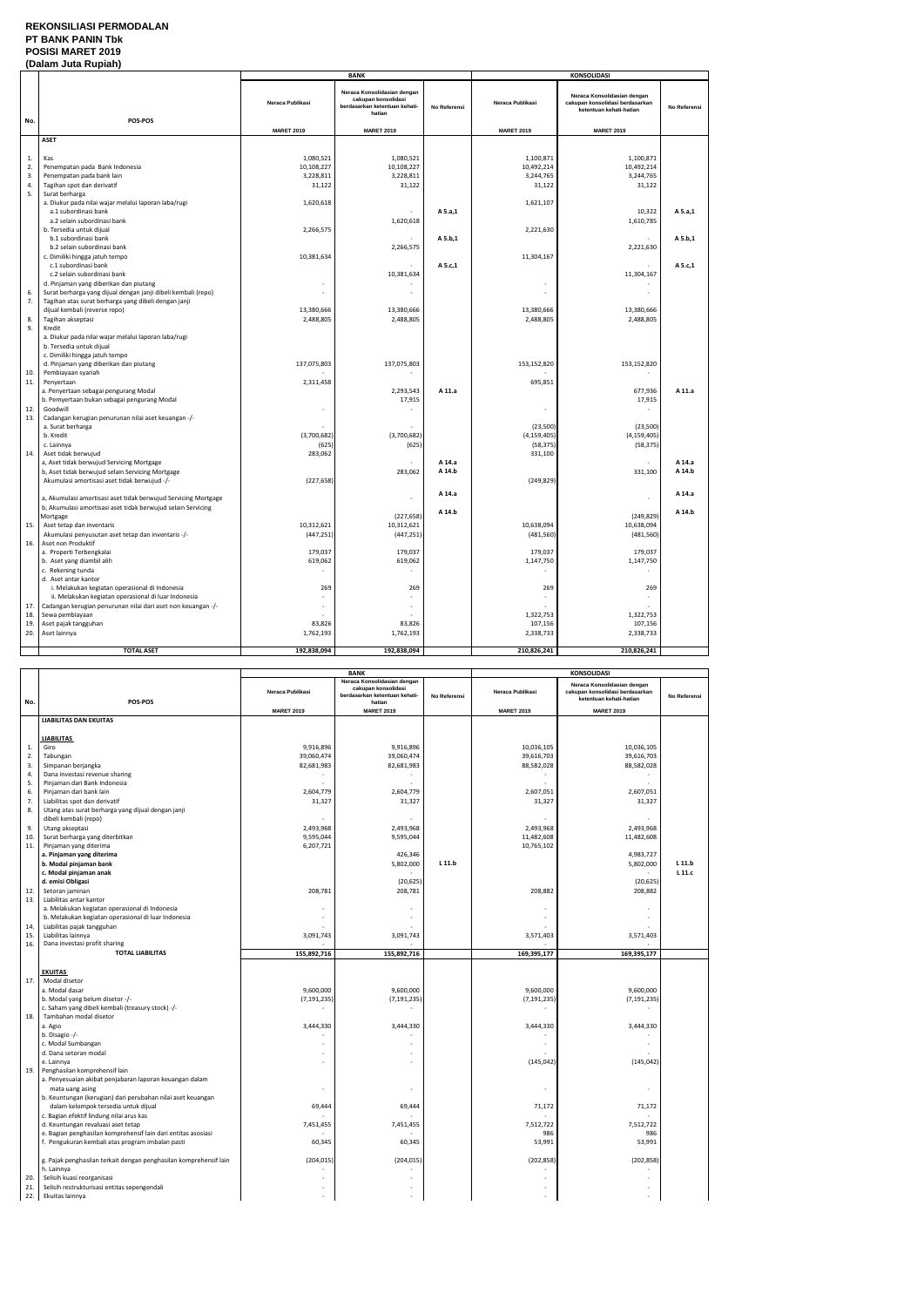## **REKONSILIASI PERMODALAN PT BANK PANIN Tbk POSISI MARET 2019 (Dalam Juta Rupiah)**

|     | (Dalam vula Ruplan)                    |                   |                                                                                               |                     |                   |                                                                                           |              |
|-----|----------------------------------------|-------------------|-----------------------------------------------------------------------------------------------|---------------------|-------------------|-------------------------------------------------------------------------------------------|--------------|
|     |                                        |                   | <b>BANK</b>                                                                                   |                     |                   | <b>KONSOLIDASI</b>                                                                        |              |
| No. | <b>POS-POS</b>                         | Neraca Publikasi  | Neraca Konsolidasian dengan<br>cakupan konsolidasi<br>berdasarkan ketentuan kehati-<br>hatian | <b>No Referensi</b> | Neraca Publikasi  | Neraca Konsolidasian dengan<br>cakupan konsolidasi berdasarkan<br>ketentuan kehati-hatian | No Referensi |
|     |                                        | <b>MARET 2019</b> | <b>MARET 2019</b>                                                                             |                     | <b>MARET 2019</b> | <b>MARET 2019</b>                                                                         |              |
| 23. | Cadangan                               |                   |                                                                                               |                     |                   |                                                                                           |              |
|     | a. Cadangan umum                       | 19,836,843        | 19,836,843                                                                                    |                     | 20,188,440        | 20,188,440                                                                                |              |
|     | b. Cadangan tujuan                     | 140,000           | 140,000                                                                                       |                     | 140,000           | 140,000                                                                                   |              |
| 24. | Laba rugi                              |                   |                                                                                               |                     |                   |                                                                                           |              |
|     | a. Tahun-tahun lalu                    | 3,035,659         | 3,035,659                                                                                     |                     | 4,234,089         | 4,234,089                                                                                 |              |
|     | b. Tahun berjalan                      | 702,552           | 702,552                                                                                       |                     | 802,118           | 802,118                                                                                   |              |
|     | TOTAL EKUITAS YANG DAPAT DIATRIBUSIKAN |                   |                                                                                               |                     |                   |                                                                                           |              |
|     | <b>KEPADA PEMILIK</b>                  | 36,945,378        | 36,945,378                                                                                    |                     | 38,508,713        | 38,508,713                                                                                |              |
|     |                                        |                   |                                                                                               |                     |                   |                                                                                           |              |
| 25. | Kepentingan non pengendali             |                   |                                                                                               |                     | 2,922,351         |                                                                                           |              |
|     | a. Kepentingan non pengendali Bank     |                   |                                                                                               |                     |                   | 775,030                                                                                   | L.25.a       |
|     | a. Kepentingan non pengendali non Bank |                   |                                                                                               |                     |                   | 2,147,321                                                                                 |              |
|     | <b>TOTAL EKUITAS</b>                   | 36,945,378        | 36,945,378                                                                                    |                     | 41,431,064        | 41,431,064                                                                                |              |
|     |                                        |                   |                                                                                               |                     |                   |                                                                                           |              |
|     | TOTAL LIABILITAS DAN EKUITAS           | 192,838,094       | 192,838,094                                                                                   |                     | 210,826,241       | 210,826,241                                                                               |              |

|     |                                                                                                                                                                                                                                                                                                                                                                                                                                                                                                                                                       | <b>BANK</b>                                                                                                                       |                                                                                                                                              | <b>KONSOLIDASI</b> |                                                                                                                                     |                                                                                                                                   |              |
|-----|-------------------------------------------------------------------------------------------------------------------------------------------------------------------------------------------------------------------------------------------------------------------------------------------------------------------------------------------------------------------------------------------------------------------------------------------------------------------------------------------------------------------------------------------------------|-----------------------------------------------------------------------------------------------------------------------------------|----------------------------------------------------------------------------------------------------------------------------------------------|--------------------|-------------------------------------------------------------------------------------------------------------------------------------|-----------------------------------------------------------------------------------------------------------------------------------|--------------|
| No. | POS-POS                                                                                                                                                                                                                                                                                                                                                                                                                                                                                                                                               | Neraca Publikasi                                                                                                                  | Neraca Konsolidasian dengan<br>cakupan konsolidasi<br>berdasarkan ketentuan kehati-<br>hatian                                                | No Referensi       | Neraca Publikasi                                                                                                                    | Neraca Konsolidasian dengan<br>cakupan konsolidasi berdasarkan<br>ketentuan kehati-hatian                                         | No Referensi |
|     |                                                                                                                                                                                                                                                                                                                                                                                                                                                                                                                                                       | <b>MARET 2019</b>                                                                                                                 | <b>MARET 2019</b>                                                                                                                            |                    | <b>MARET 2019</b>                                                                                                                   | <b>MARET 2019</b>                                                                                                                 |              |
| Ι.  | <b>TAGIHAN KOMITMEN</b>                                                                                                                                                                                                                                                                                                                                                                                                                                                                                                                               |                                                                                                                                   |                                                                                                                                              |                    |                                                                                                                                     |                                                                                                                                   |              |
|     | 1. Fasilitas Pinjaman yang belum ditarik<br>a. Rupiah<br>b. Valuta asing<br>Posisi pembelian spot dan derivatif yang masih berjalan<br>2.<br>3. Lainnya                                                                                                                                                                                                                                                                                                                                                                                               | 8,718,037                                                                                                                         | 8,718,037<br>$\blacksquare$                                                                                                                  |                    | 8,718,037                                                                                                                           | 8,718,037<br>$\sim$                                                                                                               |              |
| н.  | <b>KEWAJIBAN KOMITMEN</b>                                                                                                                                                                                                                                                                                                                                                                                                                                                                                                                             |                                                                                                                                   |                                                                                                                                              |                    |                                                                                                                                     |                                                                                                                                   |              |
|     | 1. Fasilitas Kredit Kepada Nasabah yang Belum Ditarik<br>a. BUMN<br>i. committed<br>- Rupiah<br>- Valuta asing<br>ii. Uncommitted<br>- Rupiah<br>- Valuta asing<br>b. Lainnya<br>i. committed<br>ii. Uncommitted<br>2. Fasilitas kredit kepada bank lain yang belum ditarik<br>a. committed<br>i. Rupiah<br>ii. Valuta asing<br>b. uncommitted<br>i. Rupiah<br>ii. Valuta asing<br>3. Irrevocable L/C yang masih berjalan<br>a. L/C luar negeri<br>b. L/C dalam negeri<br>Posisi penjualan spot dan derivatif yang masih berjalan<br>4.<br>5. Lainnya | 907,999<br>$\mathbf{1}$<br>125,001<br>2,848,000<br>27,534,124<br>8,404,300<br>19,415<br>459,081<br>741,594<br>8,718,130<br>$\sim$ | 907,999<br>$\mathbf{1}$<br>125,001<br>2,848,000<br>27,534,124<br>8,404,300<br>19,415<br>٠<br>÷,<br>459,081<br>741,594<br>8,718,130<br>$\sim$ |                    | 907,999<br>$\overline{1}$<br>125,001<br>2,848,000<br>27,484,124<br>8,470,031<br>19,415<br>93,693<br>459,081<br>741,594<br>8,718,130 | 907,999<br>$\mathbf{1}$<br>125,001<br>2,848,000<br>27,484,124<br>8,470,031<br>19,415<br>93,693<br>459,081<br>741,594<br>8,718,130 |              |
| Ш.  | <b>TAGIHAN KONTINJENSI</b>                                                                                                                                                                                                                                                                                                                                                                                                                                                                                                                            |                                                                                                                                   |                                                                                                                                              |                    |                                                                                                                                     |                                                                                                                                   |              |
|     | 1. Garansi yang diterima<br>a. Rupiah<br>b. Valuta Asing<br>2. Pendapatan Bunga dalam Penyelesaian<br>a. Bunga kredit yang diberikan<br>b. Bunga lainnya<br>3. Lainnya                                                                                                                                                                                                                                                                                                                                                                                | 1,125,764                                                                                                                         | ÷,<br>ä,<br>1,125,764<br>ä,                                                                                                                  |                    | 1,127,498                                                                                                                           | $\sim$<br>1,127,498                                                                                                               |              |
| IV. | <b>KEWAJIBAN KONTINJENSI</b>                                                                                                                                                                                                                                                                                                                                                                                                                                                                                                                          |                                                                                                                                   |                                                                                                                                              |                    |                                                                                                                                     |                                                                                                                                   |              |
|     | 1. Garansi yang Diterima<br>a. Rupiah<br>b. Valuta Asing<br>2. Lainnya                                                                                                                                                                                                                                                                                                                                                                                                                                                                                | 747,800<br>47,437<br>481,699                                                                                                      | 747,800<br>47,437<br>481,699                                                                                                                 |                    | 749,785<br>47,437<br>481,699                                                                                                        | 749,785<br>47,437<br>481,699                                                                                                      |              |

|     |                                                       | <b>BANK</b>       |                                                                                               | <b>KONSOLIDASI</b> |                         |                                                                                           |              |
|-----|-------------------------------------------------------|-------------------|-----------------------------------------------------------------------------------------------|--------------------|-------------------------|-------------------------------------------------------------------------------------------|--------------|
| No. | POS-POS                                               | Neraca Publikasi  | Neraca Konsolidasian dengan<br>cakupan konsolidasi<br>berdasarkan ketentuan kehati-<br>hatian | No Referensi       | <b>Neraca Publikasi</b> | Neraca Konsolidasian dengan<br>cakupan konsolidasi berdasarkan<br>ketentuan kehati-hatian | No Referensi |
|     |                                                       | <b>MARET 2019</b> | <b>MARET 2019</b>                                                                             |                    | <b>MARET 2019</b>       | <b>MARET 2019</b>                                                                         |              |
|     | PENDAPATAN DAN BEBAN OPERASIONAL                      |                   |                                                                                               |                    |                         |                                                                                           |              |
|     | A. Pendapatan dan Beban Bunga                         |                   |                                                                                               |                    |                         |                                                                                           |              |
|     | 1. Pendapatan Bunga                                   |                   |                                                                                               |                    |                         |                                                                                           |              |
|     | a. Rupiah                                             | 3,604,431         | 3,604,431                                                                                     |                    | 4,160,842               | 4,160,842                                                                                 |              |
|     | b. Valuta Asing                                       | 183,211           | 183,211                                                                                       |                    | 184,228                 | 184,228                                                                                   |              |
| 2.  | <b>Beban Bunga</b>                                    |                   |                                                                                               |                    |                         |                                                                                           |              |
|     | a. Rupiah                                             | 1,907,162         | 1,907,162                                                                                     |                    | 2,172,621               | 2,172,621                                                                                 |              |
|     | b. Valuta Asing                                       | 22,985            | 22,985                                                                                        |                    | 22,984                  | 22,984                                                                                    |              |
|     | Pendapatan (Beban) Bunga Bersih                       | 1,857,495         | 1,857,495                                                                                     |                    | 2,149,465               | 2,149,465                                                                                 |              |
|     |                                                       |                   |                                                                                               |                    |                         |                                                                                           |              |
|     | B. Pendapatan dan Beban Operasional selain Bunga      |                   |                                                                                               |                    |                         |                                                                                           |              |
| 1.  | Pendapatan Operasional selain bunga                   | 406,936           | 406,936                                                                                       |                    | 599,498                 | 599,498                                                                                   |              |
|     | a. Peningkatan nilai wajar aset keuangan              |                   |                                                                                               |                    |                         |                                                                                           |              |
|     | i. Surat berharga                                     | 35,681            | 35,681                                                                                        |                    | 35,681                  | 35,681                                                                                    |              |
|     | ii. Kredit                                            |                   |                                                                                               |                    |                         |                                                                                           |              |
|     | iii. Spot dan derivatif                               | 9,185             | 9,185                                                                                         |                    | 9,185                   | 9,185                                                                                     |              |
|     | iv. Aset keuangan lainnya                             |                   |                                                                                               |                    |                         |                                                                                           |              |
|     | b. Penurunan nilai wajar liabilitas keuangan          |                   |                                                                                               |                    |                         |                                                                                           |              |
|     | c. Keuntungan penjualan aset keuangan                 |                   |                                                                                               |                    |                         |                                                                                           |              |
|     | i. Surat berharga                                     | 16,398            | 16,398                                                                                        |                    | 16,398                  | 16,398                                                                                    |              |
|     | ii. Kredit                                            |                   |                                                                                               |                    | $\sim$                  | $\overline{\phantom{a}}$                                                                  |              |
|     | iii. Aset keuangan lainnya                            | ÷.                |                                                                                               |                    |                         | $\sim$                                                                                    |              |
|     | d. Keuntungan transaksi spot dan derivatif (realised) | 29,470            | 29,470                                                                                        |                    | 29,470                  | 29,470                                                                                    |              |
|     | e. Dividen                                            |                   |                                                                                               |                    |                         |                                                                                           |              |
|     | f. Keuntungan dari penyertaan dengan equity method    |                   |                                                                                               |                    | 31,877                  | 31,877                                                                                    |              |
|     | g. Komisi/provisi/fee dan administrasi                | 129,138           | 129,138                                                                                       |                    | 187,330                 | 187,330                                                                                   |              |
|     | h. Pemulihan atas cadangan kerugian penurunan nilai   | 107,590           | 107,590                                                                                       |                    | 148,968                 | 148,968                                                                                   |              |
|     | i. Pendapatan lainnya                                 | 79,474            | 79,474                                                                                        |                    | 140,589                 | 140,589                                                                                   |              |
|     |                                                       |                   |                                                                                               |                    |                         |                                                                                           |              |
| 2.  | Beban Operasional selain Bunga                        | 1,333,929         | 1,333,929                                                                                     |                    | 1,666,561               | 1,666,561                                                                                 |              |
|     | a. Penurunan nilai wajar aset keuangan                |                   |                                                                                               |                    |                         |                                                                                           |              |
|     | i. Surat berharga                                     | 6,430             | 6,430                                                                                         |                    | 6,500                   | 6,500                                                                                     |              |
|     | ii. Kredit                                            |                   |                                                                                               |                    |                         |                                                                                           |              |
|     | iii. Spot dan derivatif                               | 10,476            | 10,476                                                                                        |                    | 10,476                  | 10,476                                                                                    |              |
|     | iv. Aset keuangan lainnya                             |                   |                                                                                               |                    |                         |                                                                                           |              |
|     | b. Peningkatan nilai wajar liabilitas keuangan        |                   |                                                                                               |                    |                         |                                                                                           |              |
|     | c. Kerugian penjualan aset keuangan                   |                   |                                                                                               |                    |                         |                                                                                           |              |
|     | i. Surat berharga                                     | 335               | 335                                                                                           |                    | 609                     | 609                                                                                       |              |
|     | ii. Kredit                                            |                   |                                                                                               |                    |                         |                                                                                           |              |
|     | iii. Aset Keuangan Lainnya                            |                   |                                                                                               |                    |                         |                                                                                           |              |
|     | d. Kerugian transaksi spot dan derivatif (realised)   | 15,213            | 15,213                                                                                        |                    | 15,213                  | 15,213                                                                                    |              |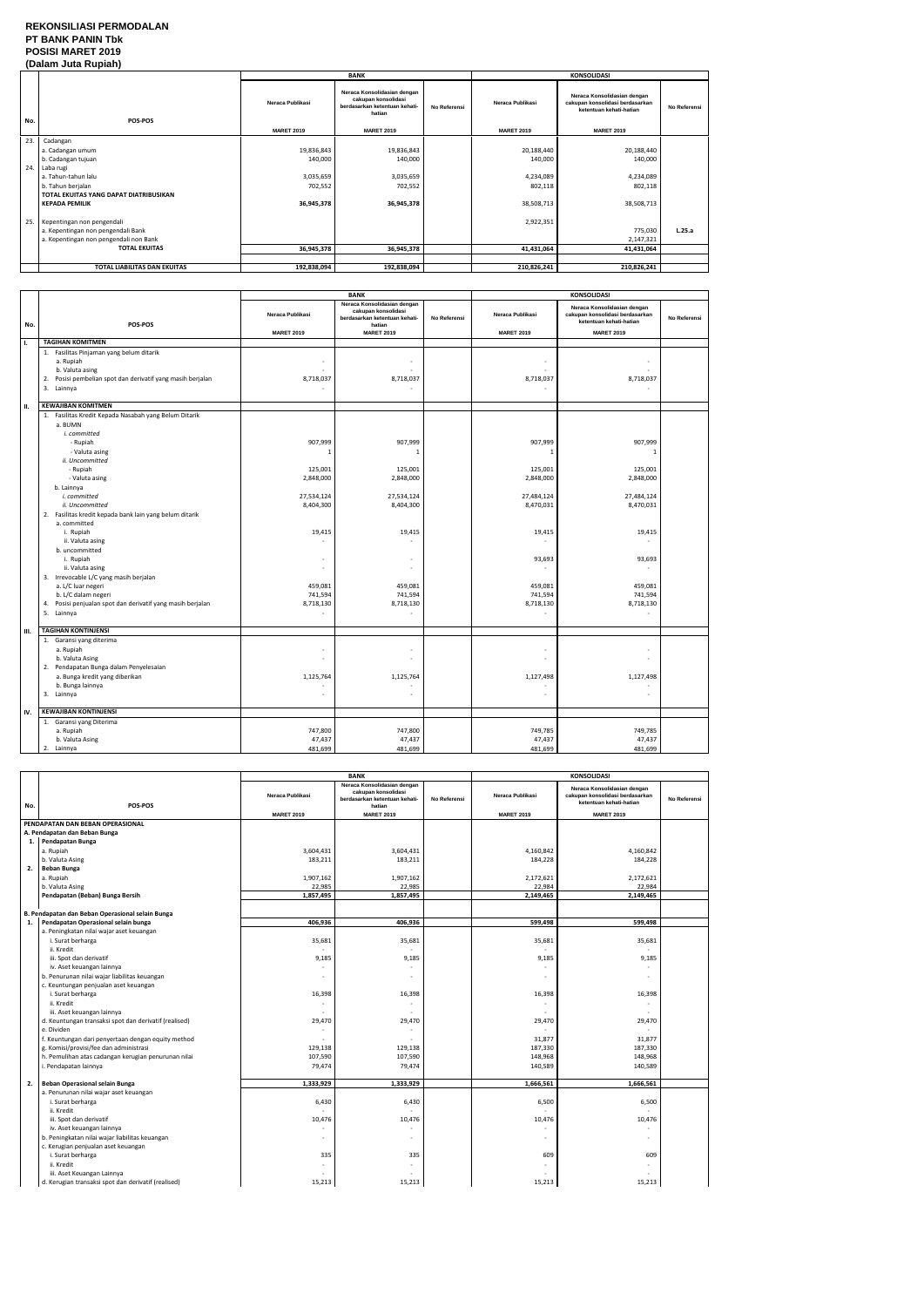## **REKONSILIASI PERMODALAN PT BANK PANIN Tbk POSISI MARET 2019**

|     | (Dalam Juta Rupiah)                                                                                               |                          |                                                                                               |              |                   |                                                                                           |              |
|-----|-------------------------------------------------------------------------------------------------------------------|--------------------------|-----------------------------------------------------------------------------------------------|--------------|-------------------|-------------------------------------------------------------------------------------------|--------------|
|     |                                                                                                                   |                          | <b>BANK</b>                                                                                   |              |                   | <b>KONSOLIDASI</b>                                                                        |              |
|     | POS-POS                                                                                                           | Neraca Publikasi         | Neraca Konsolidasian dengan<br>cakupan konsolidasi<br>berdasarkan ketentuan kehati-<br>hatian | No Referensi | Neraca Publikasi  | Neraca Konsolidasian dengan<br>cakupan konsolidasi berdasarkan<br>ketentuan kehati-hatian | No Referensi |
| No. |                                                                                                                   | <b>MARET 2019</b>        | <b>MARET 2019</b>                                                                             |              | <b>MARET 2019</b> | <b>MARET 2019</b>                                                                         |              |
|     | e. Kerugian penurunan nilai aset keuangan (impairment)                                                            |                          |                                                                                               |              |                   |                                                                                           |              |
|     | i. Surat berharga                                                                                                 |                          |                                                                                               |              |                   |                                                                                           |              |
|     | ii. Kredit                                                                                                        | 261,949                  | 261,949                                                                                       |              | 418,212           | 418,212                                                                                   |              |
|     | iii. Pembiayaan syariah<br>iv. Aset keuangan lainnya                                                              |                          |                                                                                               |              |                   | 1,265                                                                                     |              |
|     | f. kerugian terkait risiko operasional                                                                            | 228                      | 228                                                                                           |              | 1,265<br>228      | 228                                                                                       |              |
|     | g. Kerugian dari penyertaan dengan equity method                                                                  |                          |                                                                                               |              | 3,345             | 3,345                                                                                     |              |
|     | h. Komisi, provisi/fee dan administratif                                                                          | 4,216                    | 4,216                                                                                         |              | 4,216             | 4,216                                                                                     |              |
|     | i. Kerugian penurunan nilai aset lainnya (non keuangan)                                                           |                          |                                                                                               |              | 6,049             | 6,049                                                                                     |              |
|     | . Beban tenaga kerja<br>k. Beban promosi                                                                          | 412,495<br>6,276         | 412,495<br>6,276                                                                              |              | 512,045<br>8,160  | 512,045<br>8,160                                                                          |              |
|     | I. Beban lainnya                                                                                                  | 616,311                  | 616,311                                                                                       |              | 680,243           | 680,243                                                                                   |              |
|     | Pendapatan (Beban) Operasional selain Bunga Bersih                                                                | (926, 993)               | (926, 993)                                                                                    |              | (1,067,063)       | (1,067,063)                                                                               |              |
|     | LABA (RUGI) OPERASIONAL                                                                                           | 930,502                  | 930,502                                                                                       |              | 1,082,402         | 1,082,402                                                                                 |              |
|     |                                                                                                                   |                          |                                                                                               |              |                   |                                                                                           |              |
| 1.  | PENDAPATAN DAN BEBAN NON OPERASIONAL<br>Keuntungan (kerugian) penjualan aset tetap dan inventaris                 | 1,152                    | 1,152                                                                                         |              | 723               | 723                                                                                       |              |
| 2.  | Keuntungan (kerugian) penjabaran transaksi valuta asing                                                           | (3, 143)                 | (3, 143)                                                                                      |              | (3,926)           | (3,926)                                                                                   |              |
| 3.  | Pendapatan (beban) non operasional lainnya                                                                        | 6,283                    | 6,283                                                                                         |              | 24,693            | 24,693                                                                                    |              |
|     |                                                                                                                   |                          |                                                                                               |              |                   |                                                                                           |              |
|     | LABA (RUGI) NON OPERASIONAL                                                                                       | 4,292                    | 4,292                                                                                         |              | 21,490            | 21,490                                                                                    |              |
|     | LABA (RUGI) TAHUN BERJALAN SEBELUM PAJAK                                                                          | 934,794                  | 934,794                                                                                       |              | 1,103,892         | 1,103,892                                                                                 |              |
|     |                                                                                                                   |                          |                                                                                               |              |                   |                                                                                           |              |
|     | Pajak penghasilan                                                                                                 |                          |                                                                                               |              |                   |                                                                                           |              |
|     | a. Taksiran pajak tahun berjalan                                                                                  | (220, 637)               | (220, 637)                                                                                    |              | (246, 878)        | (246, 878)                                                                                |              |
|     | b. Pendapatan (beban) pajak tangguhan                                                                             | (11, 605)                | (11, 605)                                                                                     |              | (13, 893)         | (13,893)                                                                                  |              |
|     | LABA (RUGI) TAHUN BERJALAN SETELAH PAJAK BERSIH                                                                   | 702,552                  | 702,552                                                                                       |              | 843,121           | 843,121                                                                                   |              |
|     |                                                                                                                   |                          |                                                                                               |              |                   |                                                                                           |              |
|     | PENGHASILAN KOMPREHENSIF LAIN                                                                                     |                          |                                                                                               |              |                   |                                                                                           |              |
|     | 1. Pos-pos yang tidak akan direklasifikasi ke laba rugi                                                           |                          |                                                                                               |              |                   |                                                                                           |              |
|     | a. Keuntungan revaluasi aset tetap<br>b. Pengukuran kembali atas program imbalan pasti                            |                          |                                                                                               |              | (311)             | (311)                                                                                     |              |
|     | c. Bagian penghasilan komprehensif lain dari entitas asosiasi                                                     |                          | $\overline{\phantom{a}}$                                                                      |              | 892               | 892                                                                                       |              |
|     | d. Lainnya                                                                                                        |                          | $\sim$                                                                                        |              |                   |                                                                                           |              |
|     | e. Pajak penghasilan terkait pos-pos yang tidak akan direklasifikasi                                              |                          |                                                                                               |              |                   |                                                                                           |              |
|     | ke laba rugi                                                                                                      |                          |                                                                                               |              |                   | $\overline{\phantom{a}}$                                                                  |              |
|     | 2. Pos-pos yang akan direklasifikasi ke laba rugi<br>a. Penyesuaian akibat penjabaran laporan keuangan dalam mata |                          |                                                                                               |              |                   |                                                                                           |              |
|     | uang asing                                                                                                        |                          | $\overline{\phantom{a}}$                                                                      |              |                   | $\overline{\phantom{a}}$                                                                  |              |
|     | b. Keuntungan (kerugian) dari perubahan nilai aset keuangan                                                       |                          |                                                                                               |              |                   |                                                                                           |              |
|     | dalam kelompok tersedia untuk dijual                                                                              | (7,500)                  | (7,500)                                                                                       |              | (7, 466)          | (7, 466)                                                                                  |              |
|     | c. Bagian efektif lindung nilai arus kas<br>d. Lainnya                                                            |                          |                                                                                               |              |                   |                                                                                           |              |
|     | e. Pajak penghasilan terkait pos-pos yang akan direklasifikasi ke                                                 |                          |                                                                                               |              |                   |                                                                                           |              |
|     | laba rugi                                                                                                         | 1,875                    | 1,875                                                                                         |              | 1,866             | 1,866                                                                                     |              |
|     | PENGHASILAN KOMPREHENSIF LAIN TAHUN BERJALAN SETELAH                                                              |                          |                                                                                               |              |                   |                                                                                           |              |
|     | PAJAK                                                                                                             | (5,625)                  | (5,625)                                                                                       |              | (5,019)           | (5,019)                                                                                   |              |
|     | TOTAL LABA (RUGI) KOMPREHENSIF TAHUN BERJALAN                                                                     | 696,927                  | 696,927                                                                                       |              | 838,102           | 838,102                                                                                   |              |
|     |                                                                                                                   |                          |                                                                                               |              |                   |                                                                                           |              |
|     |                                                                                                                   |                          |                                                                                               |              |                   |                                                                                           |              |
|     | Laba (Rugi) Bersih Tahun Berjalan yang dapat diatribusikan kepada:                                                |                          |                                                                                               |              |                   |                                                                                           |              |
|     | PEMILIK<br>KEPENTINGAN NON PENGENDALI                                                                             | 702,552                  | 702,552                                                                                       |              | 802,118<br>41,003 | 802,118<br>41,003                                                                         |              |
|     | TOTAL LABA (RUGI) BERSIH TAHUN BERJALAN                                                                           | 702,552                  | 702,552                                                                                       |              | 843,121           | 843,121                                                                                   |              |
|     |                                                                                                                   |                          |                                                                                               |              |                   |                                                                                           |              |
|     | Total Laba (Rugi) Komprehensif Tahun Berjalan yang dapat                                                          |                          |                                                                                               |              |                   |                                                                                           |              |
|     | diatribusikan kepada:                                                                                             |                          |                                                                                               |              |                   |                                                                                           |              |
|     | PEMILIK<br>KEPENTINGAN NON PENGENDALI                                                                             | 696,927                  | 696,927                                                                                       |              | 796,391<br>41,711 | 796,391<br>41,711                                                                         |              |
|     | TOTAL LABA (RUGI) KOMPREHENSIF TAHUN BERJALAN                                                                     | 696,927                  | 696,927                                                                                       |              | 838,102           | 838,102                                                                                   |              |
|     |                                                                                                                   |                          |                                                                                               |              |                   |                                                                                           |              |
|     | TRANSFER LABA (RUGI) KE KANTOR PUSAT                                                                              |                          |                                                                                               |              |                   |                                                                                           |              |
|     | <b>DIVIDEN</b>                                                                                                    | $\overline{\phantom{a}}$ | $\overline{\phantom{a}}$                                                                      |              |                   | $\overline{\phantom{a}}$                                                                  |              |
|     |                                                                                                                   |                          |                                                                                               |              |                   |                                                                                           |              |
|     | LABA BERSIH PER SAHAM                                                                                             | 29.17                    | 29.17                                                                                         |              | 33.30             | 33.30                                                                                     |              |
|     |                                                                                                                   |                          |                                                                                               |              |                   |                                                                                           |              |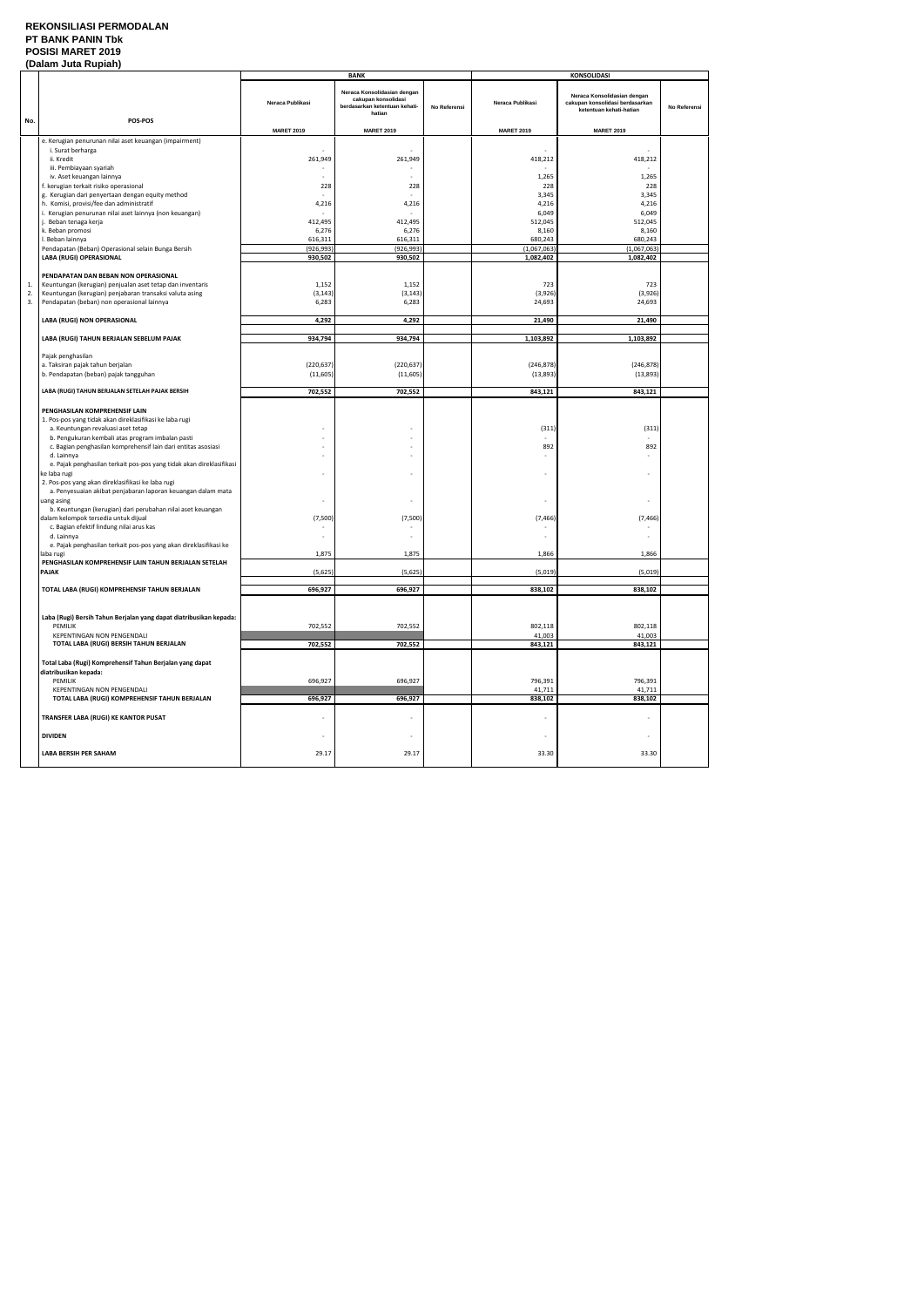|                 | Saham                                                                                |                               |  |  |  |  |
|-----------------|--------------------------------------------------------------------------------------|-------------------------------|--|--|--|--|
| No              | Pertanyaan                                                                           | Jawaban                       |  |  |  |  |
| $\mathbf 1$     | Penerbit                                                                             | PT Bank Panin Tbk.            |  |  |  |  |
| 2               | Nomor identifikasi                                                                   | 1 sd 24.087.645.998           |  |  |  |  |
| 3               | Hukum yang digunakan                                                                 | Hukum Indonesia               |  |  |  |  |
|                 | Perlakuan instrumen berdasarkan ketentuan KPMM                                       |                               |  |  |  |  |
| 4               | Pada saat masa transisi                                                              | N/A                           |  |  |  |  |
| 5               | Setelah masa transisi                                                                | CET1                          |  |  |  |  |
| 6               | Apakah instrumen eligible untuk Solo/Group atau Group dan Solo                       | Grup, Solo                    |  |  |  |  |
| $\overline{7}$  | Jenis instrumen                                                                      | Saham Biasa                   |  |  |  |  |
| 8               | Jumlah yang diakui dalam perhitungan KPMM                                            | 2,408,765                     |  |  |  |  |
| $\overline{9}$  | Nilai Par dari instrumen                                                             | 2,408,765                     |  |  |  |  |
| $\overline{10}$ | Klasifikasi akuntansi                                                                | Ekuitas                       |  |  |  |  |
| 11              | Tanggal penerbitan                                                                   | 29/12/1982                    |  |  |  |  |
| 12              | Tidak ada jatuh tempo (perpetual) atau dengan jatuh tempo                            | Perpetual                     |  |  |  |  |
| 13              | Tanggal jatuh tempo                                                                  | Tidak ada tanggal jatuh tempo |  |  |  |  |
| 14              | Eksekusi Call Option atas persetujuan pengawas Bank                                  | Tidak                         |  |  |  |  |
| $\overline{15}$ | Tanggal call option, jumlah penarikan dan persyaratan call option lainnya (bila ada) | N/A                           |  |  |  |  |
| 16              | Subsequent call option                                                               | N/A                           |  |  |  |  |
|                 | Kupon/deviden                                                                        |                               |  |  |  |  |
| 17              | Fixed atau floating                                                                  | Floating                      |  |  |  |  |
| $\overline{18}$ | Tingkat dari kupon rate atau index lain yang menjadi acuan                           | N/A                           |  |  |  |  |
| $\overline{19}$ | Ada atau tidaknya dividend stopper                                                   | Tidak                         |  |  |  |  |
| 20              | Fully discretionary; partial or mandatory                                            | <b>FD</b>                     |  |  |  |  |
| 21              | Apakah terdapat fitur step up atau insentif lain                                     | Tidak                         |  |  |  |  |
| 22              | Noncumulative atau cumulative                                                        | Noncumulative                 |  |  |  |  |
| 23              | Convertible atau non-convertible                                                     | Non Convertible               |  |  |  |  |
| 24              | Jika convertible, sebutkan trigger point-nya                                         | N/A                           |  |  |  |  |
| 25              | Jika convertible, apakah seluruh atau sebagian                                       | N/A                           |  |  |  |  |
| 26              | Jika dikonversi, bagaimana rate konversinya                                          | N/A                           |  |  |  |  |
| 27              | Jika dikonversi, apakah mandatory atau optional                                      | N/A                           |  |  |  |  |
| 28              | Jika dikonversi, sebutkan jenis instrumen konversinya                                | N/A                           |  |  |  |  |
| 29              | Jika dikonversi, sebutkan issuer of instrument it converts into                      | N/A                           |  |  |  |  |
| 30              | Fitur Write-down                                                                     | Tidak                         |  |  |  |  |
| 31              | Jika terjadi write-down, sebutkan trigger-nya                                        | N/A                           |  |  |  |  |
| $\overline{32}$ | Jika terjadi write-down, apakah penuh atau sebagian                                  | N/A                           |  |  |  |  |
| 33              | Jika terjadi write-down, permanent atau temporer                                     | N/A                           |  |  |  |  |
| 34              | Jika terjadi write down temporer, jelaskan mekanisme write-up                        | N/A                           |  |  |  |  |
| 35              | Hierarki instrumen pada saat likuidasi                                               | Urutan terakhir (Junior)      |  |  |  |  |
| 36              | Apakah terdapat fitur yang non-complaint                                             | Tidak                         |  |  |  |  |
| $\overline{37}$ | Jika Ya, jelaskan fitur yang non-complaint                                           | N/A                           |  |  |  |  |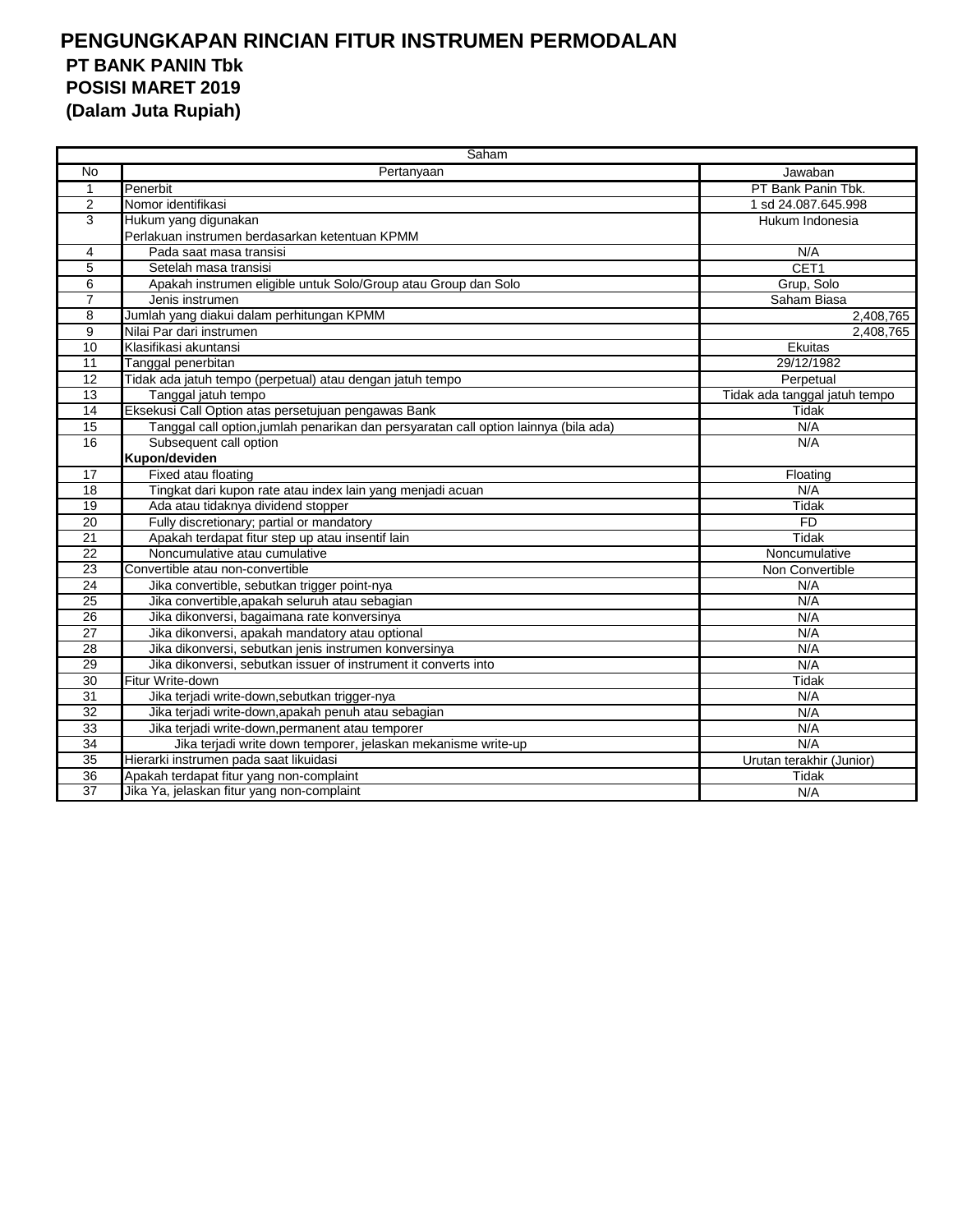|                 | Obligasi Subordinasi Berkelanjutan I                                                 |                            |
|-----------------|--------------------------------------------------------------------------------------|----------------------------|
| <b>No</b>       | Pertanyaan                                                                           | Jawaban                    |
| $\mathbf{1}$    | Penerbit                                                                             | PT Bank Panin Tbk.         |
| $\overline{2}$  | Nomor identifikasi                                                                   | IDA000056105               |
| 3               | Hukum yang digunakan                                                                 | Hukum Indonesia            |
|                 | Perlakuan instrumen berdasarkan ketentuan KPMM                                       |                            |
| 4               | Pada saat masa transisi                                                              | N/A                        |
| 5               | Setelah masa transisi                                                                | $\overline{12}$            |
| $\overline{6}$  | Apakah instrumen eligible untuk Solo/Group atau Group dan Solo                       | Group, Solo                |
| $\overline{7}$  | Jenis instrumen                                                                      | Surat berharga subordinasi |
| 8               | Jumlah yang diakui dalam perhitungan KPMM                                            | 300,000                    |
| 9               | Nilai Par dari instrumen                                                             | 2,000,000                  |
| 10              | Klasifikasi akuntansi                                                                | Ekuitas                    |
| 11              | Tanggal penerbitan                                                                   | 20/12/2012                 |
| 12              | Tidak ada jatuh tempo (perpetual) atau dengan jatuh tempo                            | Dengan Jatuh Tempo         |
| 13              | Tanggal jatuh tempo                                                                  | 20/12/2019                 |
| $\overline{14}$ | Eksekusi Call Option atas persetujuan pengawas Bank                                  | Tidak                      |
| $\overline{15}$ | Tanggal call option, jumlah penarikan dan persyaratan call option lainnya (bila ada) | N/A                        |
| 16              | Subsequent call option                                                               | N/A                        |
|                 | Kupon/deviden                                                                        |                            |
| 17              | Fixed atau floating                                                                  | Fixed                      |
| 18              | Tingkat dari kupon rate atau index lain yang menjadi acuan                           | 9,40%                      |
| 19              | Ada atau tidaknya dividend stopper                                                   | <b>Tidak</b>               |
| 20              | Fully discretionary; partial or mandatory                                            | Mandatory                  |
| $\overline{21}$ | Apakah terdapat fitur step up atau insentif lain                                     | Tidak                      |
| 22              | Noncumulative atau cumulative                                                        | Cumulative                 |
| 23              | Convertible atau non-convertible                                                     | <b>Tidak</b>               |
| $\overline{24}$ | Jika convertible, sebutkan trigger point-nya                                         | N/A                        |
| $\overline{25}$ | Jika convertible, apakah seluruh atau sebagian                                       | N/A                        |
| 26              | Jika dikonversi, bagaimana rate konversinya                                          | N/A                        |
| $\overline{27}$ | Jika dikonversi, apakah mandatory atau optional                                      | N/A                        |
| 28              | Jika dikonversi, sebutkan jenis instrumen konversinya                                | N/A                        |
| 29              | Jika dikonversi, sebutkan issuer of instrument it converts into                      | N/A                        |
| 30              | Fitur Write-down                                                                     | Tidak                      |
| 31              | Jika terjadi write-down, sebutkan trigger-nya                                        | N/A                        |
| $\overline{32}$ | Jika terjadi write-down, apakah penuh atau sebagian                                  | N/A                        |
| 33              | Jika terjadi write-down, permanent atau temporer                                     | N/A                        |
| 34              | Jika terjadi write down temporer, jelaskan mekanisme write-up                        | N/A                        |
| 35              | Hierarki instrumen pada saat likuidasi                                               | Junior/Subordinasi         |
| 36              | Apakah terdapat fitur yang non-complaint                                             | Tidak                      |
| $\overline{37}$ | Jika Ya, jelaskan fitur yang non-complaint                                           | N/A                        |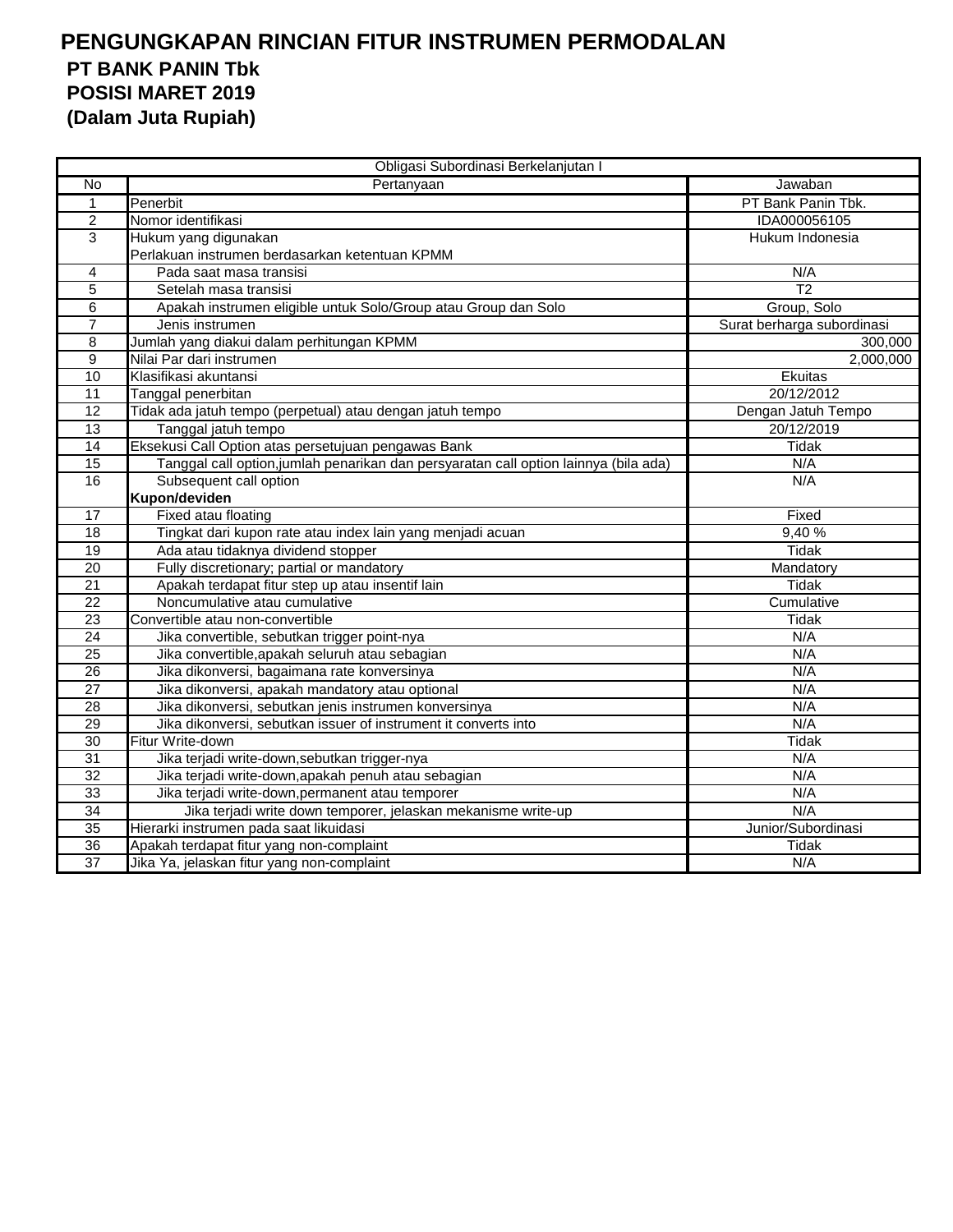|                 | Obligasi Subordinasi Berkelanjutan II tahap I                                        |                                                       |
|-----------------|--------------------------------------------------------------------------------------|-------------------------------------------------------|
| $\overline{N}$  | Pertanyaan                                                                           | Jawaban                                               |
| $\mathbf{1}$    | Penerbit                                                                             | PT Bank Panin Tbk.                                    |
| $\overline{2}$  | Nomor identifikasi                                                                   | IDA000074009                                          |
| 3               | Hukum yang digunakan                                                                 | Hukum Indonesia                                       |
|                 | Perlakuan instrumen berdasarkan ketentuan KPMM                                       |                                                       |
| 4               | Pada saat masa transisi                                                              | N/A                                                   |
| 5               | Setelah masa transisi                                                                | T <sub>2</sub>                                        |
| 6               | Apakah instrumen eligible untuk Solo/Group atau Group dan Solo                       | Group, Solo                                           |
| 7               | Jenis instrumen                                                                      | Surat berharga subordinasi                            |
| 8               | Jumlah yang diakui dalam perhitungan KPMM                                            | 85,000                                                |
| 9               | Nilai Par dari instrumen                                                             | 100.000                                               |
| 10              | Klasifikasi akuntansi                                                                | Ekuitas                                               |
| 11              | Tanggal penerbitan                                                                   | 28/06/2016                                            |
| 12              | Tidak ada jatuh tempo (perpetual) atau dengan jatuh tempo                            | Dengan Jatuh Tempo                                    |
| 13              | Tanggal jatuh tempo                                                                  | 28/06/2023                                            |
| 14              | Eksekusi Call Option atas persetujuan pengawas Bank                                  | Tidak                                                 |
| 15              | Tanggal call option, jumlah penarikan dan persyaratan call option lainnya (bila ada) | N/A                                                   |
| 16              | Subsequent call option                                                               | N/A                                                   |
|                 | Kupon/deviden                                                                        |                                                       |
| 17              | Fixed atau floating                                                                  | Fixed                                                 |
| 18              | Tingkat dari kupon rate atau index lain yang menjadi acuan                           | 9.60%                                                 |
| 19              | Ada atau tidaknya dividend stopper                                                   | Tidak                                                 |
| 20              | Fully discretionary; partial or mandatory                                            | Mandatory                                             |
| 21              | Apakah terdapat fitur step up atau insentif lain                                     | Tidak                                                 |
| 22              | Noncumulative atau cumulative                                                        | Cumulative                                            |
| 23              | Convertible atau non-convertible                                                     | Convertible                                           |
| 24              | Jika convertible, sebutkan trigger point-nya                                         | Jika KPMM Bank dibawah nilai minimum dan OJK          |
|                 |                                                                                      | Menetapkan Bahwa Perseroan Berpotensi Terganggu       |
|                 |                                                                                      | Kelangsungan Usahanya (Point Of Non-Viability) Sesuai |
|                 |                                                                                      | Dengan Pasal 19.1.C Peraturan OJK No. 11/POJK.03/2016 |
|                 |                                                                                      | Tanggal 29 Januari 2016                               |
| 25              | Jika convertible, apakah seluruh atau sebagian                                       | Kemungkinan dikonversi secara penuh atau sebagian     |
| 26              | Jika dikonversi, bagaimana rate konversinya                                          | Sesuai Prospektus, rate tersebut belum ditentukan     |
| $\overline{27}$ | Jika dikonversi, apakah mandatory atau optional                                      | Mandatory                                             |
| 28              | Jika dikonversi, sebutkan jenis instrumen konversinya                                | CET <sub>1</sub>                                      |
| 29              | Jika dikonversi, sebutkan issuer of instrument it converts into                      | PT Bank Panin Tbk.                                    |
| 30              | Fitur Write-down                                                                     | Ya                                                    |
| 31              | Jika terjadi write-down, sebutkan trigger-nya                                        | Jika KPMM Bank dibawah nilai minimum dan OJK          |
|                 |                                                                                      | Menetapkan Bahwa Perseroan Berpotensi Terganggu       |
|                 |                                                                                      | Kelangsungan Usahanya (Point Of Non-Viability) Sesuai |
|                 |                                                                                      | Dengan Pasal 19.1.C Peraturan OJK No. 11/POJK.03/2016 |
|                 |                                                                                      | Tanggal 29 Januari 2016                               |
|                 |                                                                                      |                                                       |
| 32              | Jika terjadi write-down, apakah penuh atau sebagian                                  | Kemungkinan di write down sebagian                    |
| 33              | Jika terjadi write-down, permanent atau temporer                                     | Permanen                                              |
| 34              | Jika terjadi write down temporer, jelaskan mekanisme write-up                        | N/A                                                   |
| 35              | Hierarki instrumen pada saat likuidasi                                               | Junior/Subordinasi                                    |
| 36              | Apakah terdapat fitur yang non-complaint                                             | Tidak                                                 |
| 37              | Jika Ya, jelaskan fitur yang non-complaint                                           | N/A                                                   |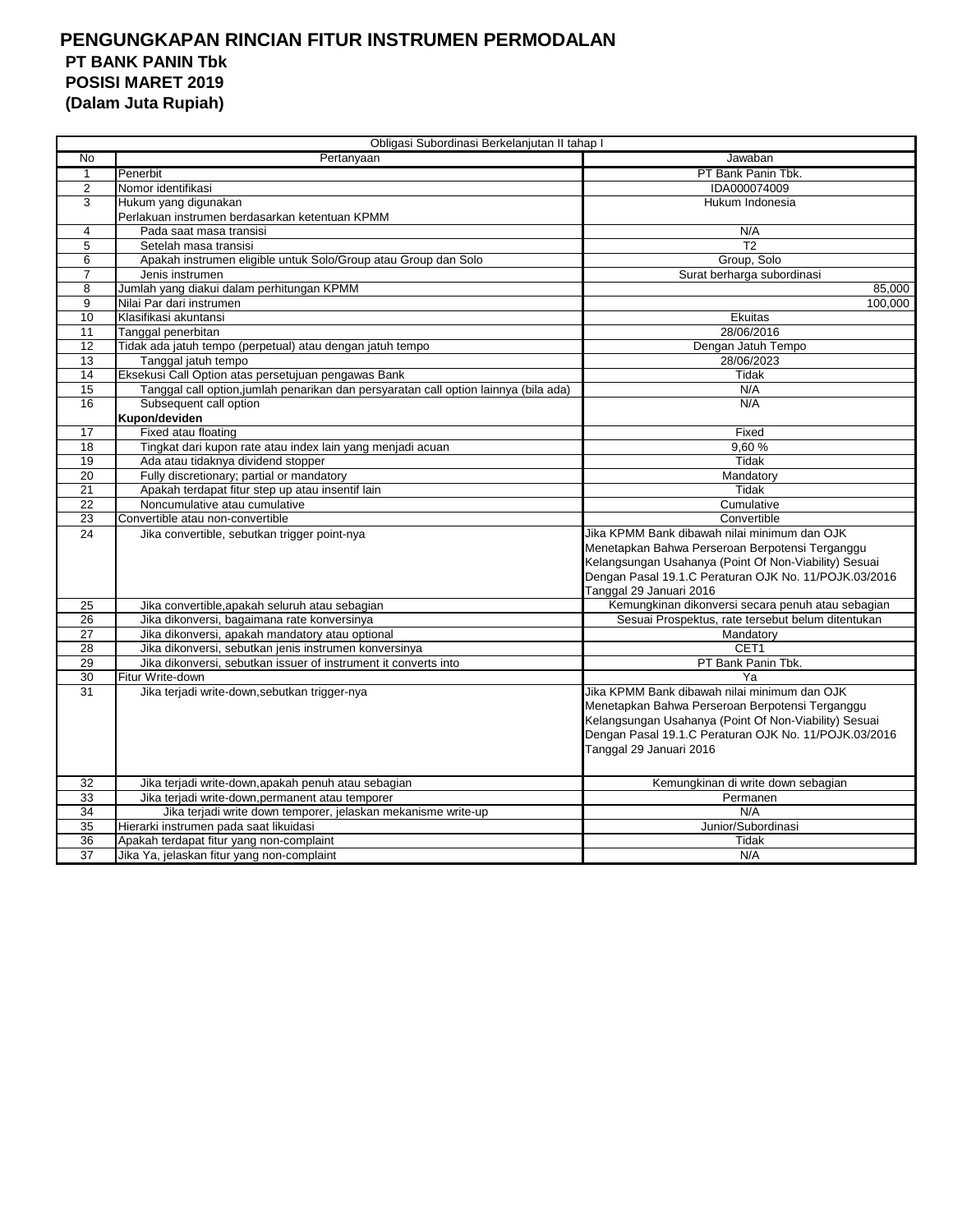| Obligasi Subordinasi Berkelanjutan II Tahap II |                                                                                      |                                                                                                                                                                                                                                                                                                                 |
|------------------------------------------------|--------------------------------------------------------------------------------------|-----------------------------------------------------------------------------------------------------------------------------------------------------------------------------------------------------------------------------------------------------------------------------------------------------------------|
| No                                             | Pertanyaan                                                                           | Jawaban                                                                                                                                                                                                                                                                                                         |
| 1                                              | Penerbit                                                                             | PT Bank Panin Tbk.                                                                                                                                                                                                                                                                                              |
| 2                                              | Nomor identifikasi                                                                   | IDA000079701                                                                                                                                                                                                                                                                                                    |
| 3                                              | Hukum yang digunakan                                                                 | Hukum Indonesia                                                                                                                                                                                                                                                                                                 |
|                                                | Perlakuan instrumen berdasarkan ketentuan KPMM                                       |                                                                                                                                                                                                                                                                                                                 |
| 4                                              | Pada saat masa transisi                                                              | N/A                                                                                                                                                                                                                                                                                                             |
| 5                                              | Setelah masa transisi                                                                | $\overline{12}$                                                                                                                                                                                                                                                                                                 |
| 6                                              | Apakah instrumen eligible untuk Solo/Group atau Group dan Solo                       | Group, Solo                                                                                                                                                                                                                                                                                                     |
| $\overline{7}$                                 | Jenis instrumen                                                                      | Surat berharga subordinasi                                                                                                                                                                                                                                                                                      |
| 8                                              | Jumlah yang diakui dalam perhitungan KPMM                                            | 2,400,000                                                                                                                                                                                                                                                                                                       |
| 9                                              | Nilai Par dari instrumen                                                             | 2,400,000                                                                                                                                                                                                                                                                                                       |
| 10                                             | Klasifikasi akuntansi                                                                | Ekuitas                                                                                                                                                                                                                                                                                                         |
| 11                                             | Tanggal penerbitan                                                                   | 17/03/2017                                                                                                                                                                                                                                                                                                      |
| 12                                             | Tidak ada jatuh tempo (perpetual) atau dengan jatuh tempo                            | Dengan Jatuh Tempo                                                                                                                                                                                                                                                                                              |
| 13                                             | Tanggal jatuh tempo                                                                  | 17/03/2024                                                                                                                                                                                                                                                                                                      |
| 14                                             | Eksekusi Call Option atas persetujuan pengawas Bank                                  | Tidak                                                                                                                                                                                                                                                                                                           |
| $\overline{15}$                                | Tanggal call option, jumlah penarikan dan persyaratan call option lainnya (bila ada) | N/A                                                                                                                                                                                                                                                                                                             |
| 16                                             | Subsequent call option                                                               | N/A                                                                                                                                                                                                                                                                                                             |
|                                                | Kupon/deviden                                                                        |                                                                                                                                                                                                                                                                                                                 |
| 17                                             | Fixed atau floating                                                                  | Fixed                                                                                                                                                                                                                                                                                                           |
| $\overline{18}$                                | Tingkat dari kupon rate atau index lain yang menjadi acuan                           | 10.25 %                                                                                                                                                                                                                                                                                                         |
| 19                                             | Ada atau tidaknya dividend stopper                                                   | Tidak                                                                                                                                                                                                                                                                                                           |
| 20                                             | Fully discretionary; partial or mandatory                                            | Mandatory                                                                                                                                                                                                                                                                                                       |
| 21                                             | Apakah terdapat fitur step up atau insentif lain                                     | Tidak                                                                                                                                                                                                                                                                                                           |
| 22                                             | Noncumulative atau cumulative                                                        | Cumulative                                                                                                                                                                                                                                                                                                      |
| 23                                             | Convertible atau non-convertible                                                     | Non-Convertible                                                                                                                                                                                                                                                                                                 |
| $\overline{24}$                                | Jika convertible, sebutkan trigger point-nya                                         | N/A                                                                                                                                                                                                                                                                                                             |
| $\overline{25}$                                | Jika convertible, apakah seluruh atau sebagian                                       | N/A                                                                                                                                                                                                                                                                                                             |
| 26                                             | Jika dikonversi, bagaimana rate konversinya                                          | N/A                                                                                                                                                                                                                                                                                                             |
| $\overline{27}$                                | Jika dikonversi, apakah mandatory atau optional                                      | N/A                                                                                                                                                                                                                                                                                                             |
| 28                                             | Jika dikonversi, sebutkan jenis instrumen konversinya                                | N/A                                                                                                                                                                                                                                                                                                             |
| 29                                             | Jika dikonversi, sebutkan issuer of instrument it converts into                      | N/A                                                                                                                                                                                                                                                                                                             |
| 30                                             | Fitur Write-down                                                                     | Ya                                                                                                                                                                                                                                                                                                              |
| 31                                             | Jika terjadi write-down, sebutkan trigger-nya                                        | Jika KPMM Bank dibawah nilai minimum dan<br>OJK Menetapkan Bahwa Perseroan Berpotensi<br>Terganggu Kelangsungan Usahanya (Point Of<br>Non-Viability) Sesuai Dengan Pasal 19.1.C<br>Peraturan OJK No. 11/POJK.03/2016 Tanggal<br>29 Januari 2016 jo. POJK No. 34/POJK.03/2016<br>io. SEOJK No. 20/SEOJK.03/2016. |
| 32                                             | Jika terjadi write-down, apakah penuh atau sebagian                                  | Kemungkinan di write down sebagian                                                                                                                                                                                                                                                                              |
| 33                                             | Jika terjadi write-down, permanent atau temporer                                     | Permanen                                                                                                                                                                                                                                                                                                        |
| 34                                             | Jika terjadi write down temporer, jelaskan mekanisme write-up                        | N/A                                                                                                                                                                                                                                                                                                             |
| 35                                             | Hierarki instrumen pada saat likuidasi                                               | Junior/Subordinasi                                                                                                                                                                                                                                                                                              |
| 36                                             | Apakah terdapat fitur yang non-complaint                                             | Tidak                                                                                                                                                                                                                                                                                                           |
| $\overline{37}$                                | Jika Ya, jelaskan fitur yang non-complaint                                           | N/A                                                                                                                                                                                                                                                                                                             |